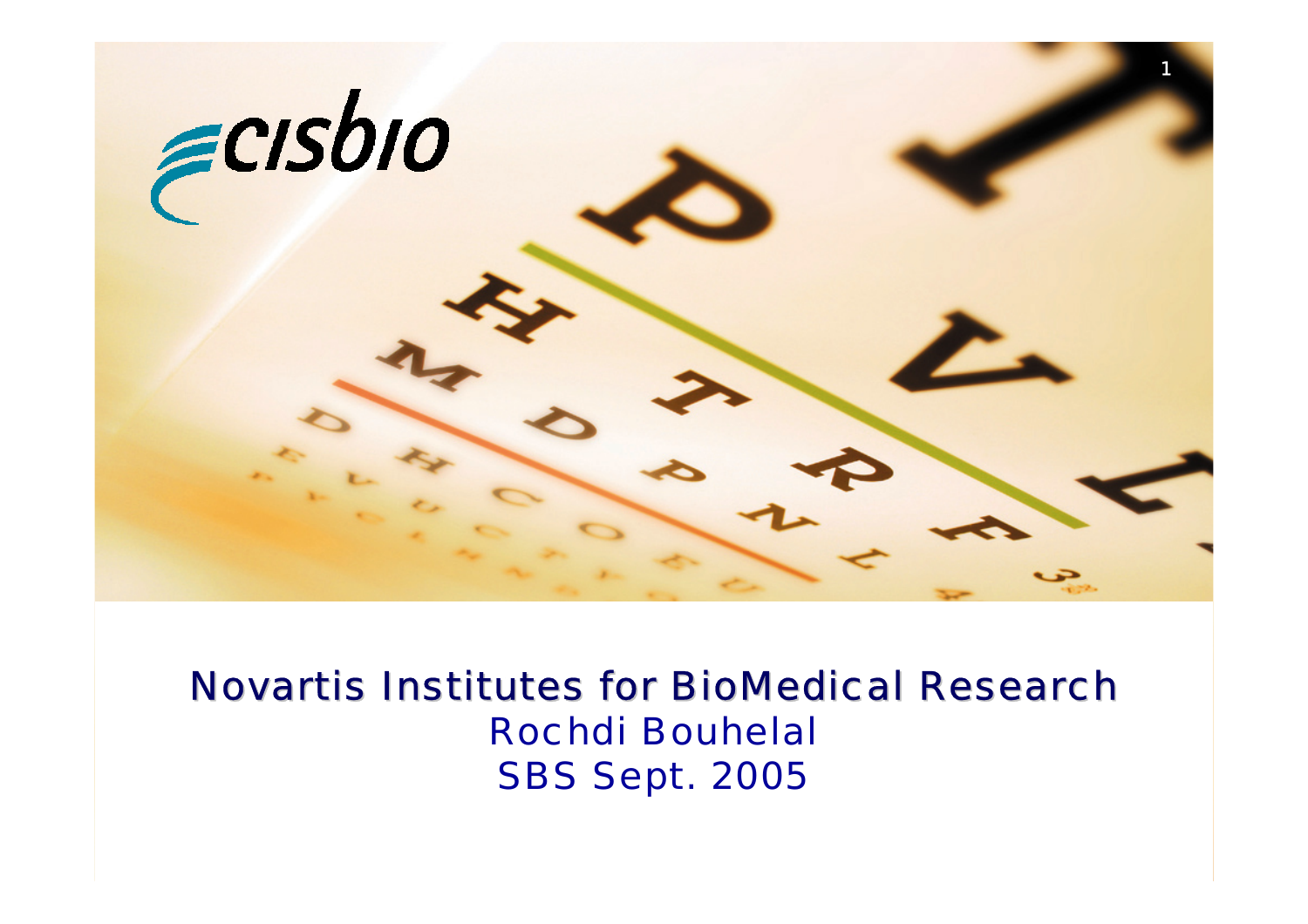

**A new HTRF inositol A new HTRF inositol phosphate assay to phosphate assay to monitor G monitor Gq coupled coupled GPCRs responses GPCRs responses**

— **Comparative study calcium mobilisation / IP1**

**Ina Hammerl, Stéphane Martinez, Monique Amoravain and Rochdi Bouhelal**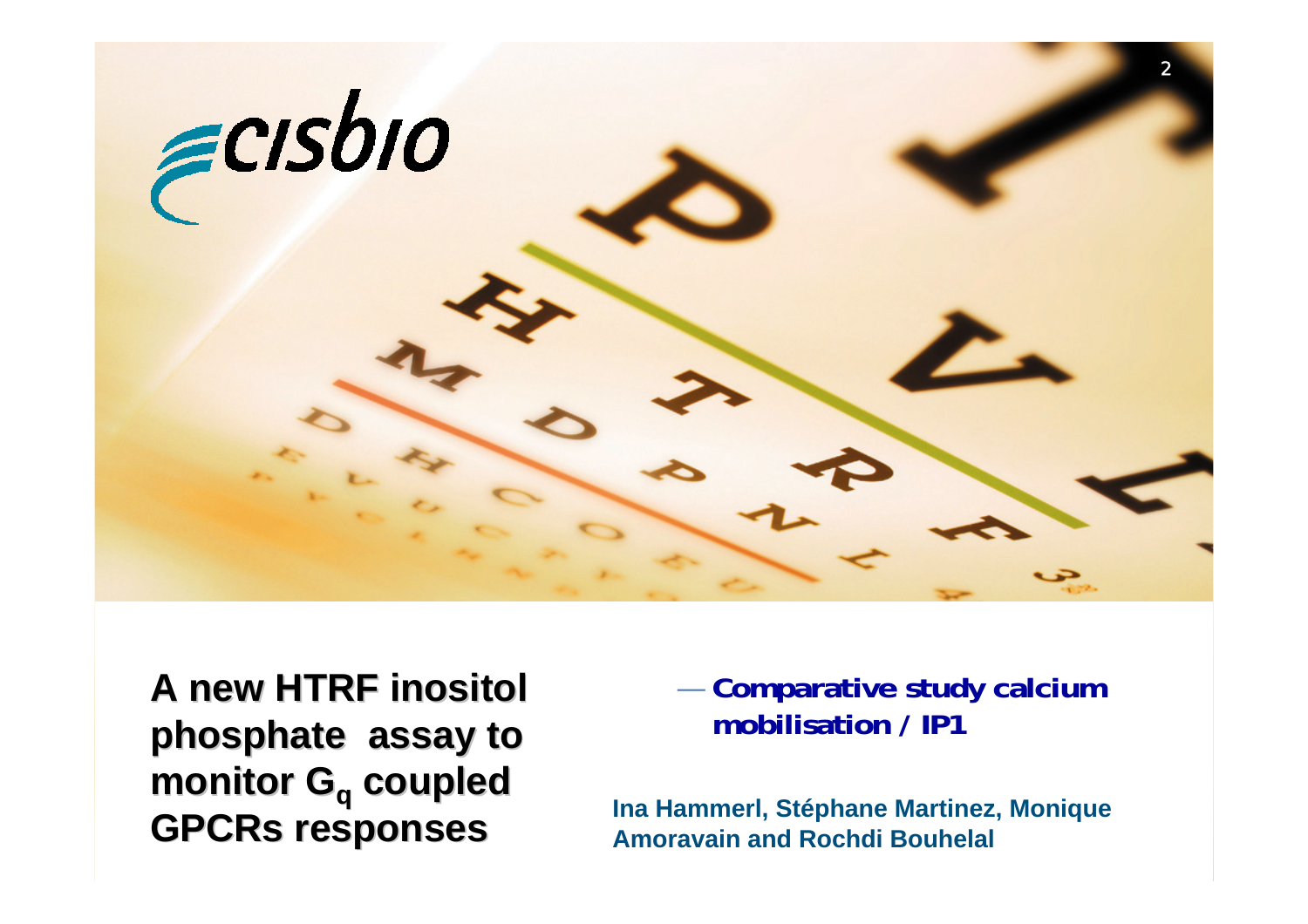

### **GPCRs: A universal communication system GPCRs: A universal communication system**



3

Signal Transduction mechanisms

- cGMP PDE,
- and the control of the control of Adenylate cyclase (cAMP) & Protein kinase A
- — $-$  Phospholipase C , IP3 , calcium & Protein kinase C,
- —MAP kinase pathways,
- Ion channel channels conductance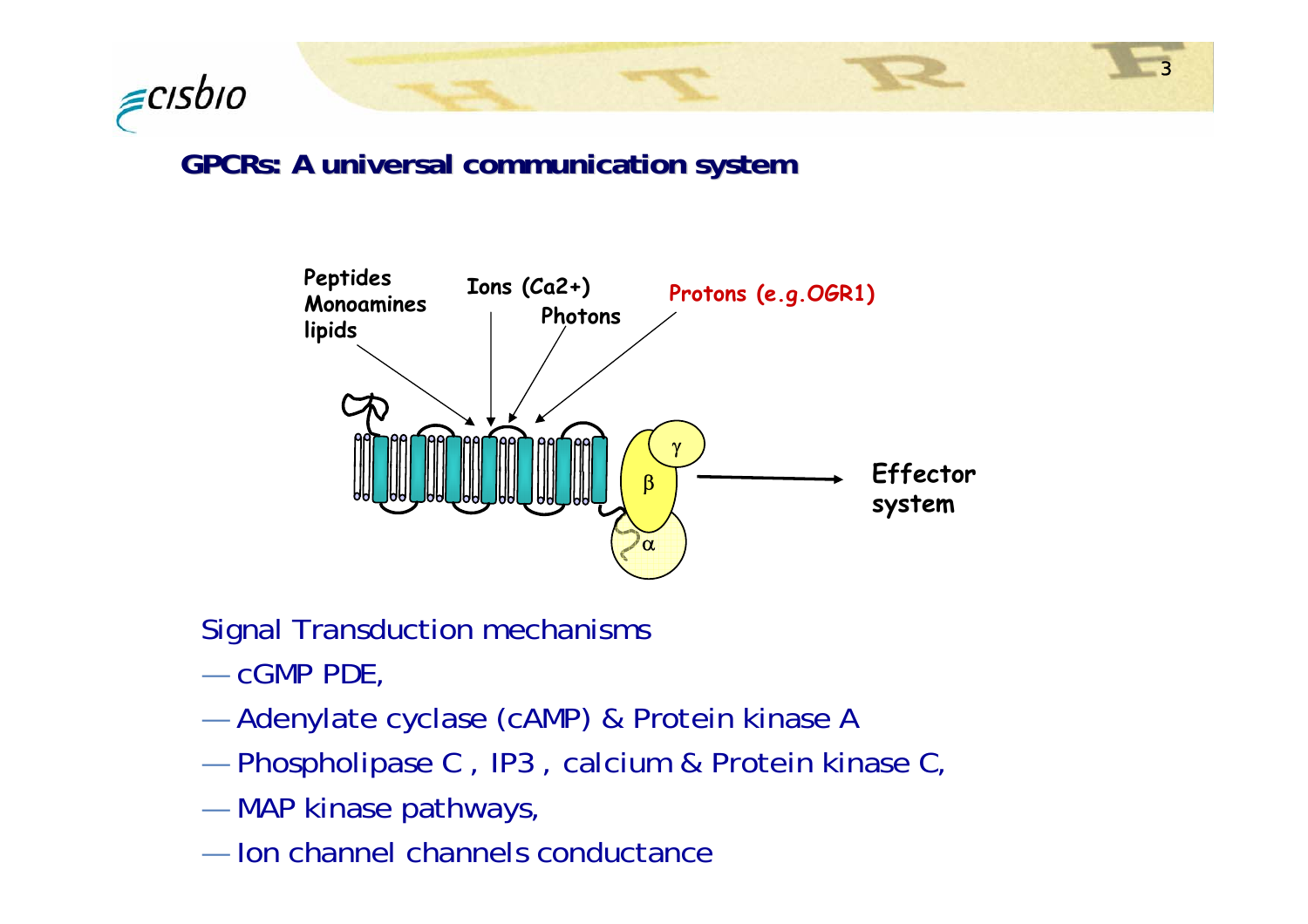

#### **Need for a HTS assay format for IP formation**

— $-$  Several assay formats exist to monitor all events in the GPCR  $\,$ activation cascade with a high throughput.

and the control of the control of While such assays to monitor cAMP and calcium levels were developed the past 10 years and are now widely used in the pharmaceutical industry, current IP technologies are limited by their low throughput and safety issues.

4

and the control of the control of Need of assays amenable to HTS or MTS in the lead discovery process.

and the control of the control of Recently, a homogeneous HTRF assay was developed by Cisbio which measures IP1 the last component of the PIP2 degradation pathways.

and the control of the control of A study was initiated at Novartis with the objective to validate this novel assay format and to evaluate its usefulness in our discovery processes.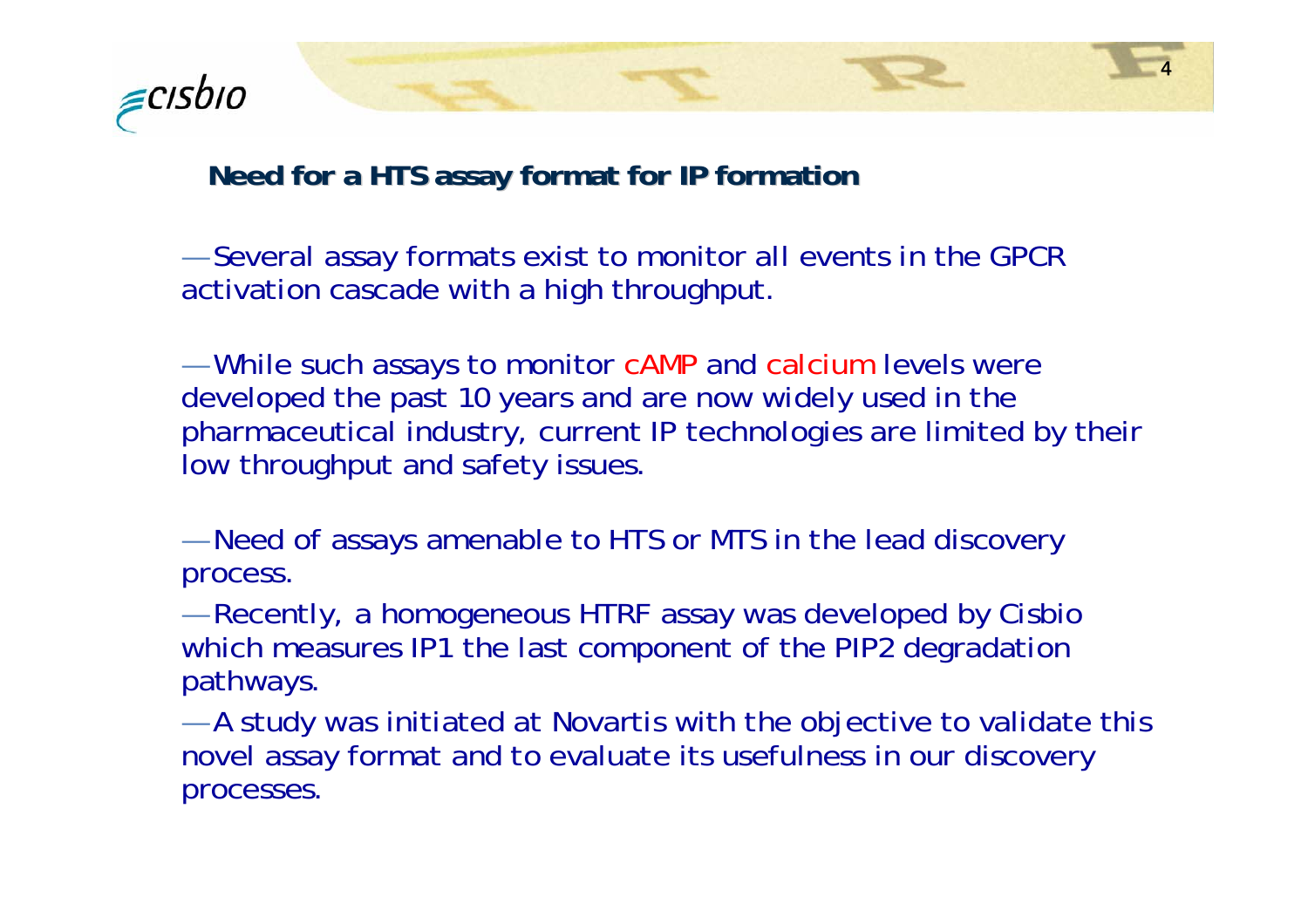

### **Study description Study description**

- — The assay was assessed in various cell systems HEK293 and CHOK1 cell expressing native GPCRs
	- CCL39 cell expressing the recombinant human parathyroid calcium sensing receptor (HupCaR).
- and the control of the control of Pharmacological characterization of GPCRs with agonists and antagonists.
- — $-$  In addition, Novartis libraries are tested in the HupCaR calcium mobilization assay using the FLIPR technology and the HTRF IP1 accumulation assay using an imaging reader (Viewlux)
- —**Aim**: Comparison of hit rates obtained in the two assays and the suitability of the IP1 assay as a primary or secondary assay for GPCR screening.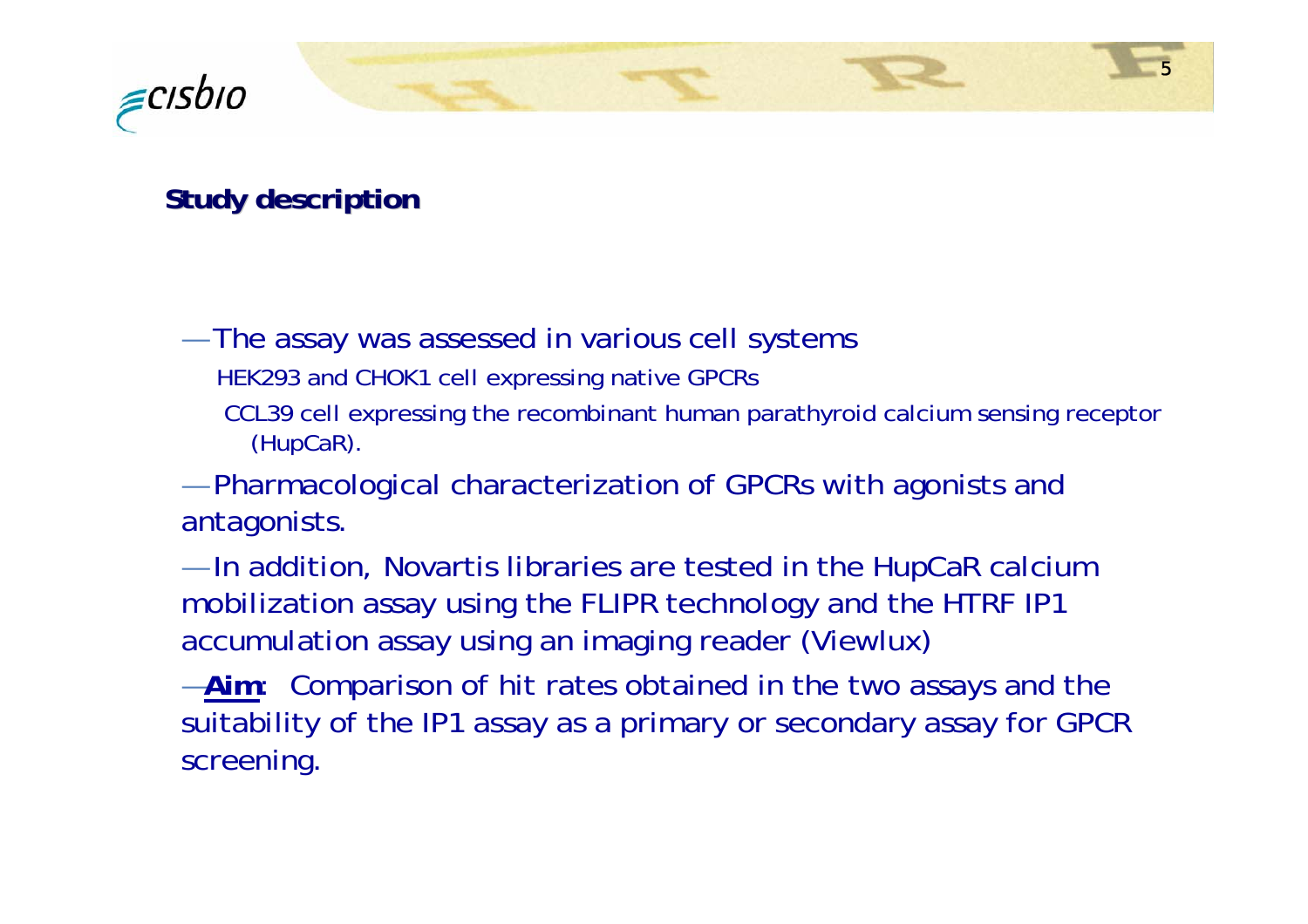# $\epsilon$ cisbio **Gq signaling pathways**

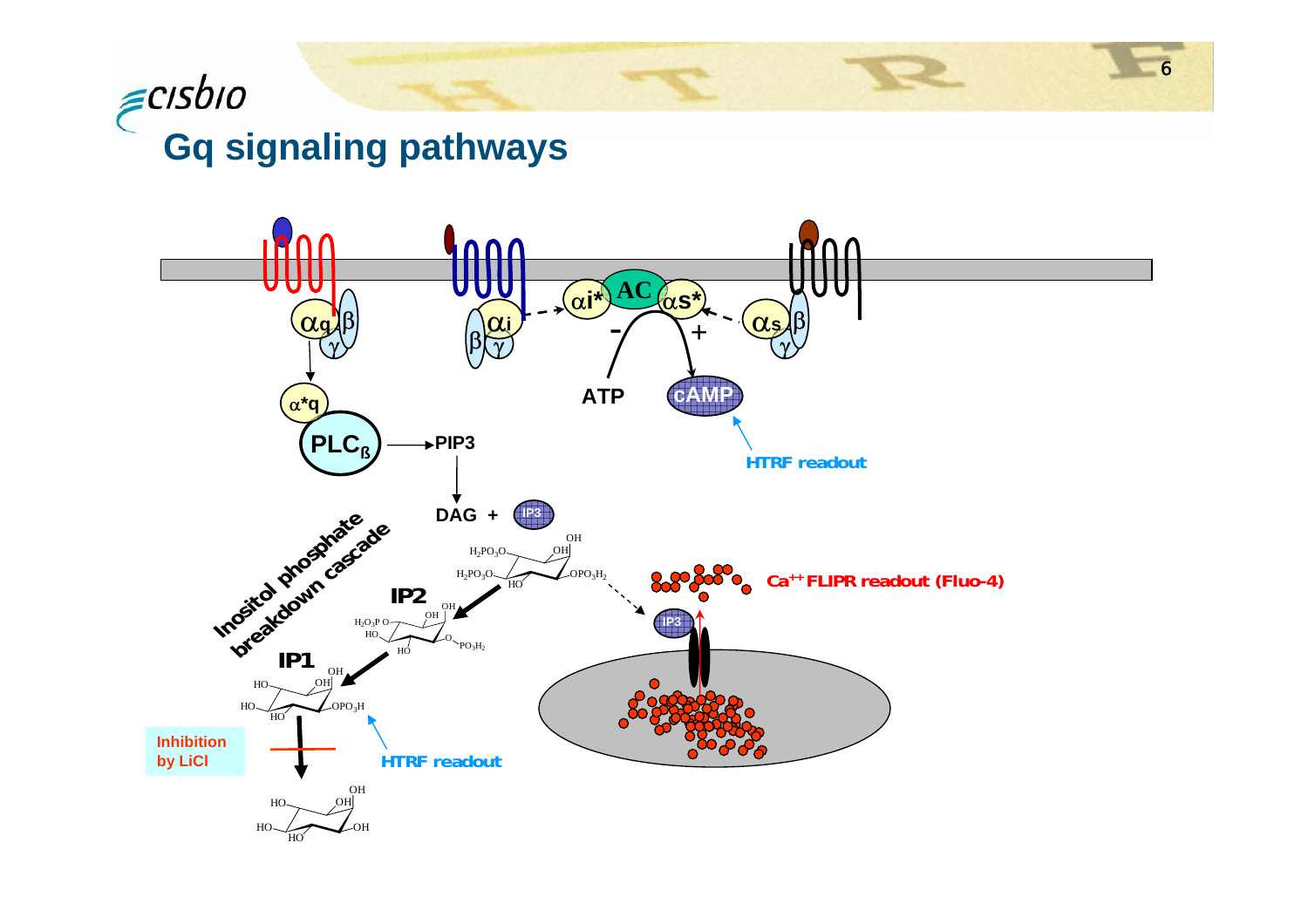

#### **IP-one assay principle principle**

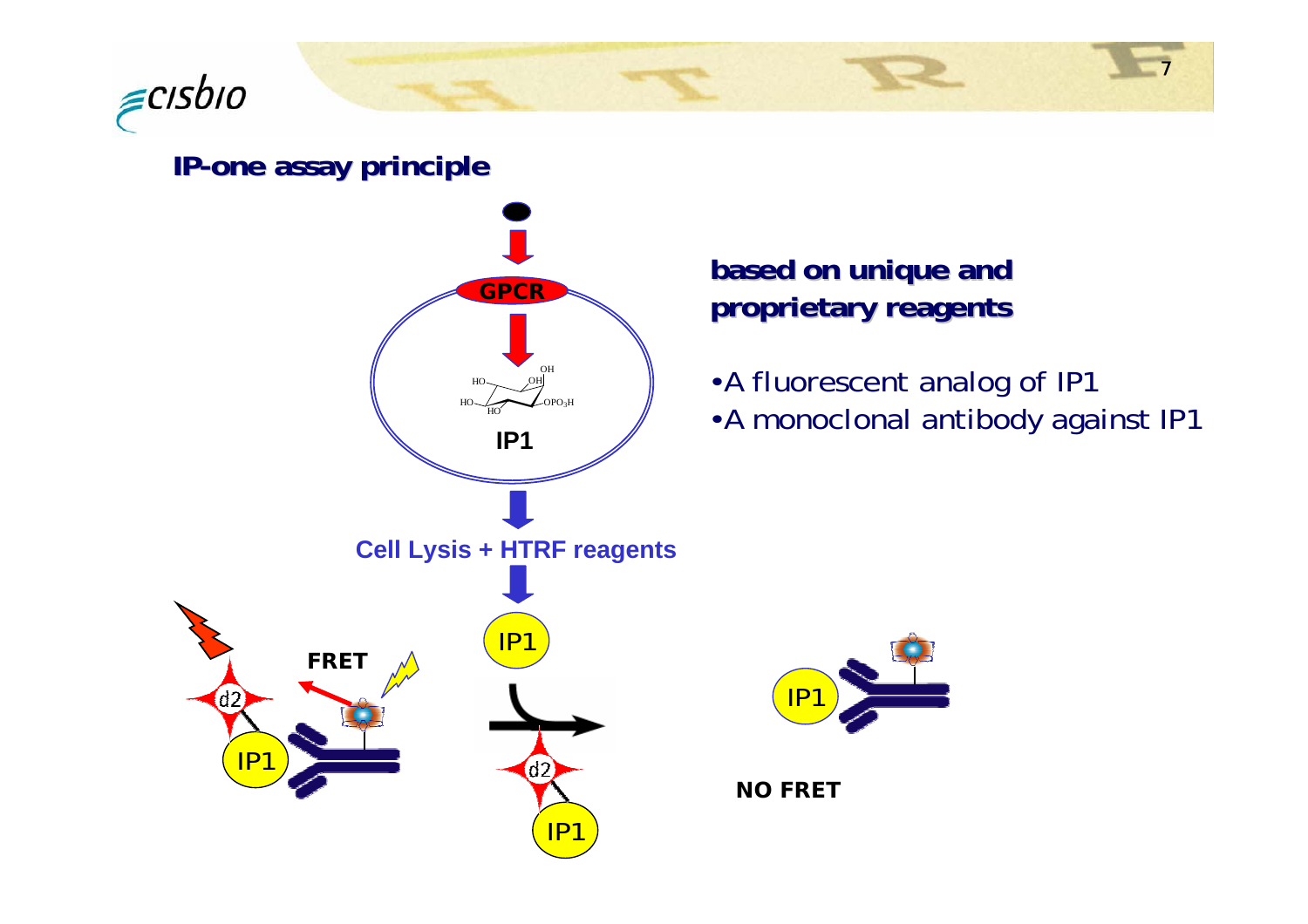

## **Methods: HTRF & Calcium assays**

#### **HTRF / IP1**

#### **Cell seeding**

— **10 000 cells/well/50 ul media in a white tissue culture treated 384 MTP** 

— **24 h incubation at 37 °C and 5 % CO2**

#### **Cell stimulation**

- **Cell media removal**
- **Cells stimulation with agonists / compounds**
- **diluted in HBS Buffer with (LiCL 50 mM) for 30 min**
- **addition of HTRF reagents and incubation for 1 h**

#### **HTRF Reading:**

— **read plate in Viewlux at 665 and 620 nm**

#### **FLIPR Fluo4 calcium**

#### **Cell seeding**

- **10 000 cells/well/50 ul media in a black tissue**
- **culture treated 384 MTP with clear bottom.**
- **24 h incubation at 37 °C and 5 % CO2**

#### **Cell loading:**

- **After removing cell media, load cells with Fluo4 incubate 1 h at 37°C and 5 % CO2**
- •

#### **Cell washing:**

• **Remove remaining Fluo4 by washing plates**

#### **Cell stimulation & Calcium Reading**

• **Read plate in FLIPR at 525 nm during compound injection**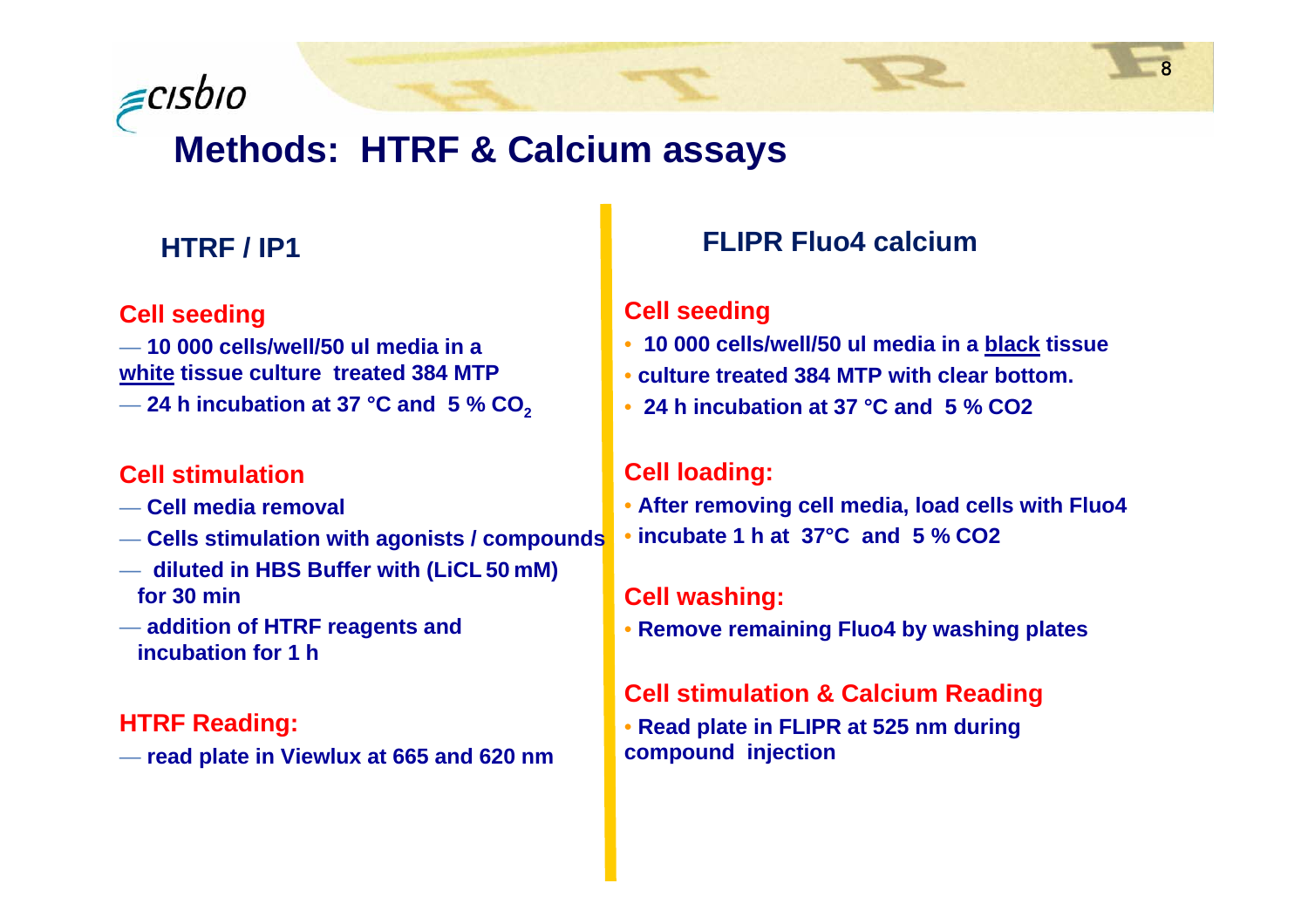

## **Endogenous P2YR and M3R in HEK293 cells Endogenous P2YR and M3R in HEK293 cells**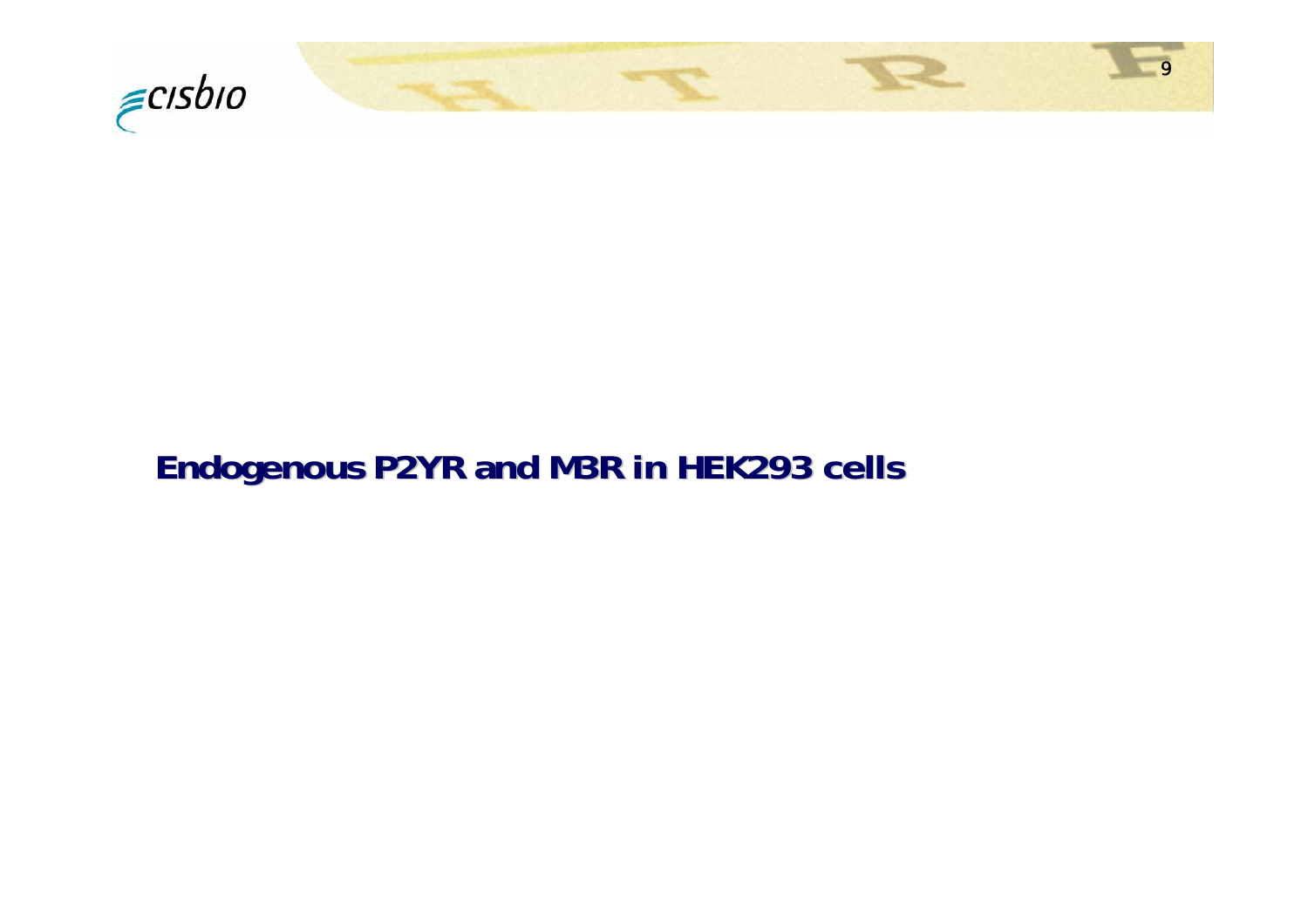≡cısbıo **Endogenous Muscarinic M3R and P2YR in HEK293 cells HTRF / IP1**

**60,000 cells, 24 h 10,000 cells, 24h**

**Agonist effects FLIPR Fluo4 calcium**



and the control of the control of  $-$  Carbachol and ATP are more potent in the calcium assay

- Curve shift factors 8 and 16 for carbachol and ATP
- — Differences between efficacies in the two assay systems are also reflected.

and the state of the state of the Calcium mobilisation assay is more sensitive (amplification step) in particular with low receptor expression (endogenous receptors)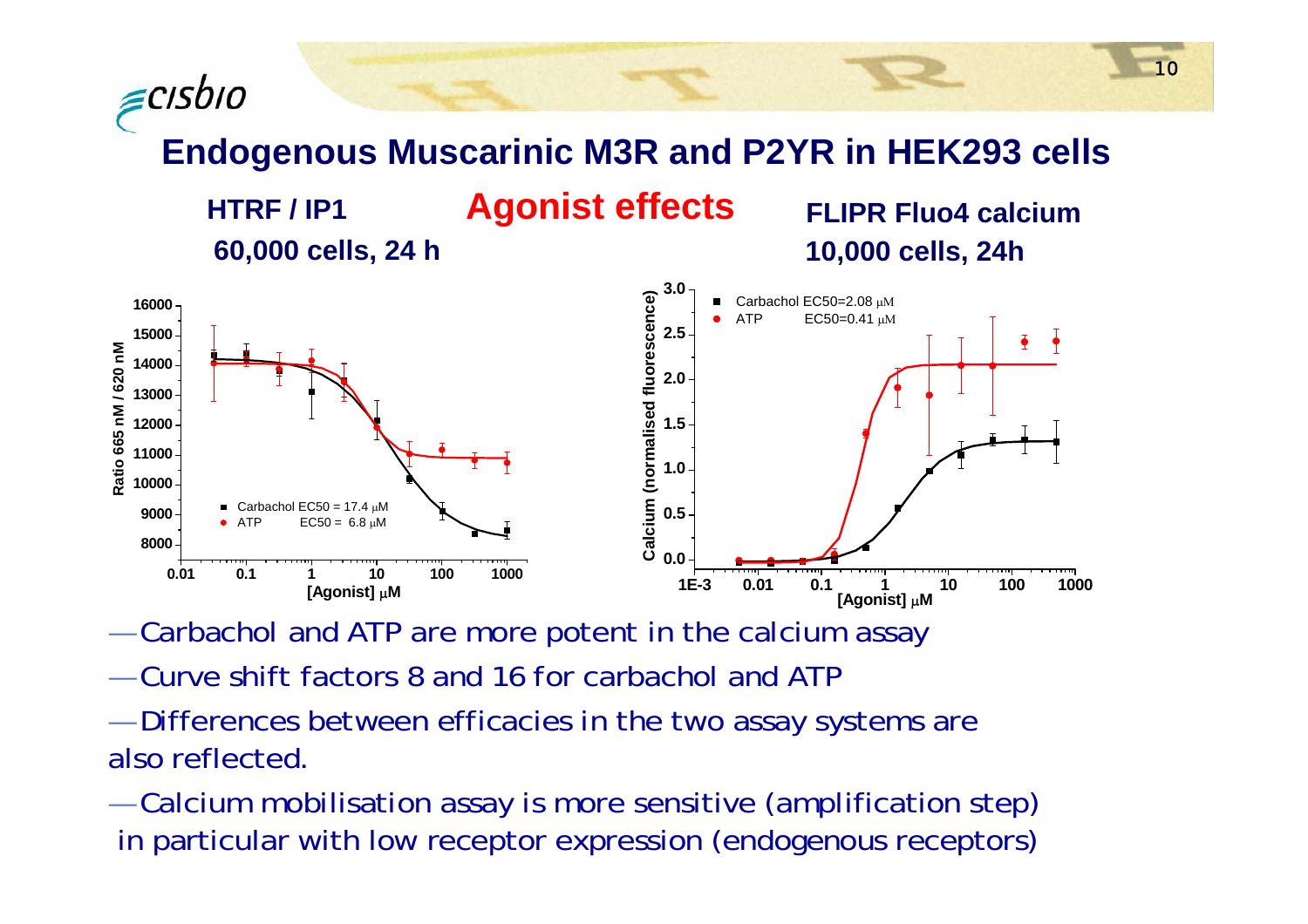## **Endogenous Muscarinic M3R in HEK293 cells Antagonist effects**

**HTRF / IP1**

∈cısbıo





- —**Atropine potency higher in calcium assay (75 fold)**
- — **Reflects differences of agonist concentrations and receptor number used Carbachol 100 µM in IP1 / 15 µM in Calcium 60,000 cells in IP1 / 10,000 in calcium**

**Conclusion: No major difference in antagonist potency expected**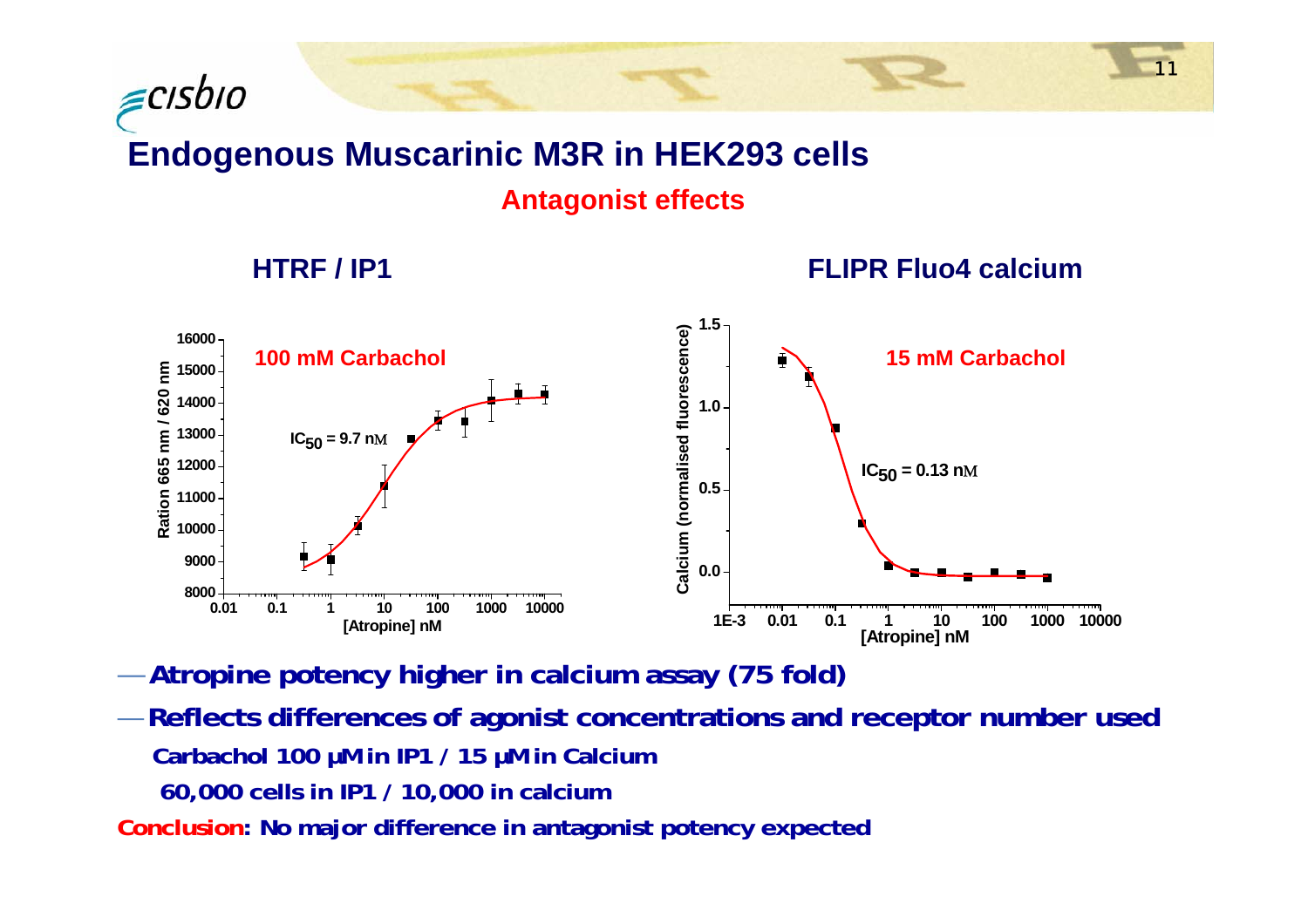

## **Endogenous P2Y receptors in CHOK1 cells: Agonist effects**

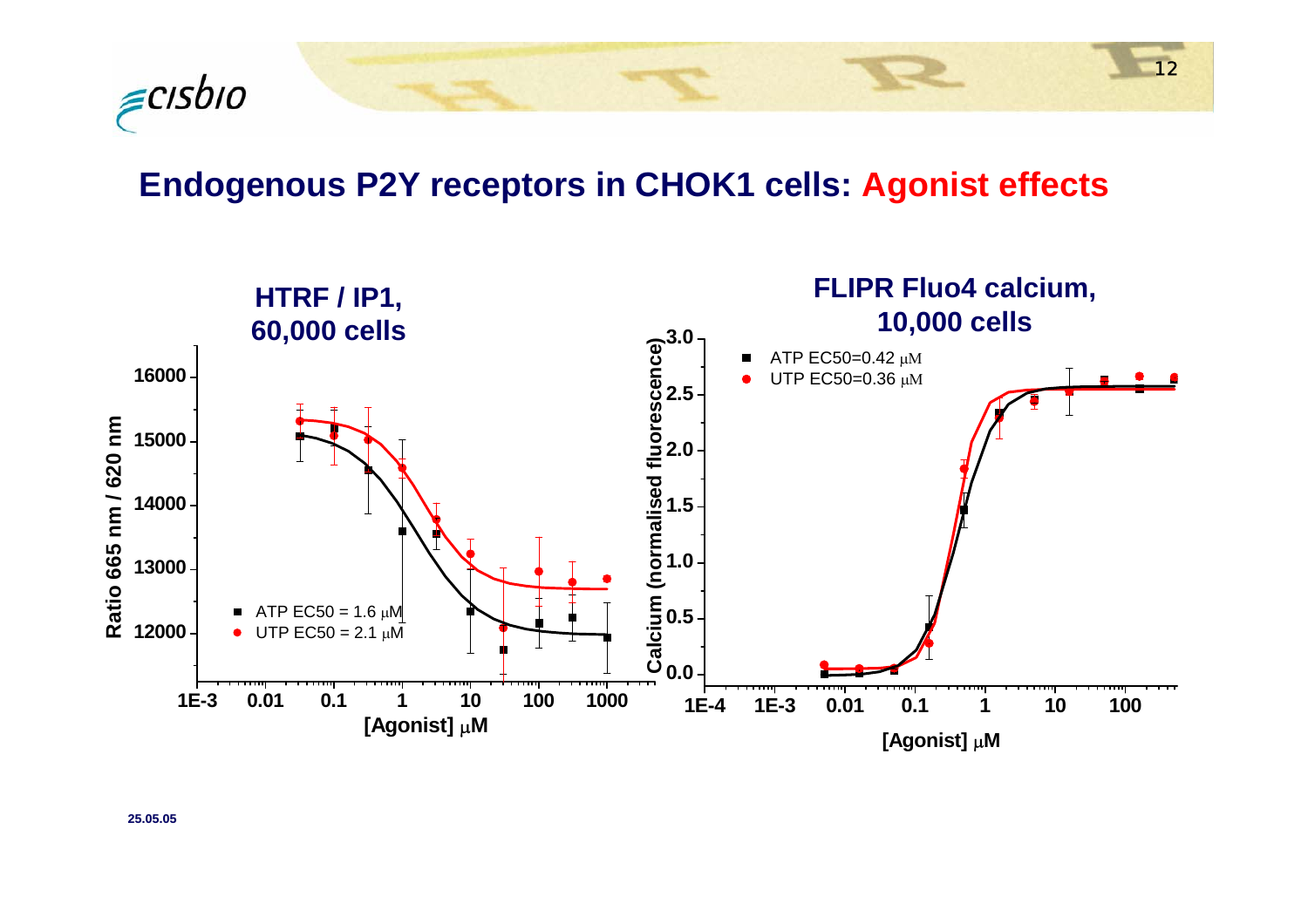

## **Recombinant human calcium sensing receptor Recombinant human calcium sensing receptor (HupCaR) in CCL39 cells (HupCaR) in CCL39 cells ) CCL39 cells**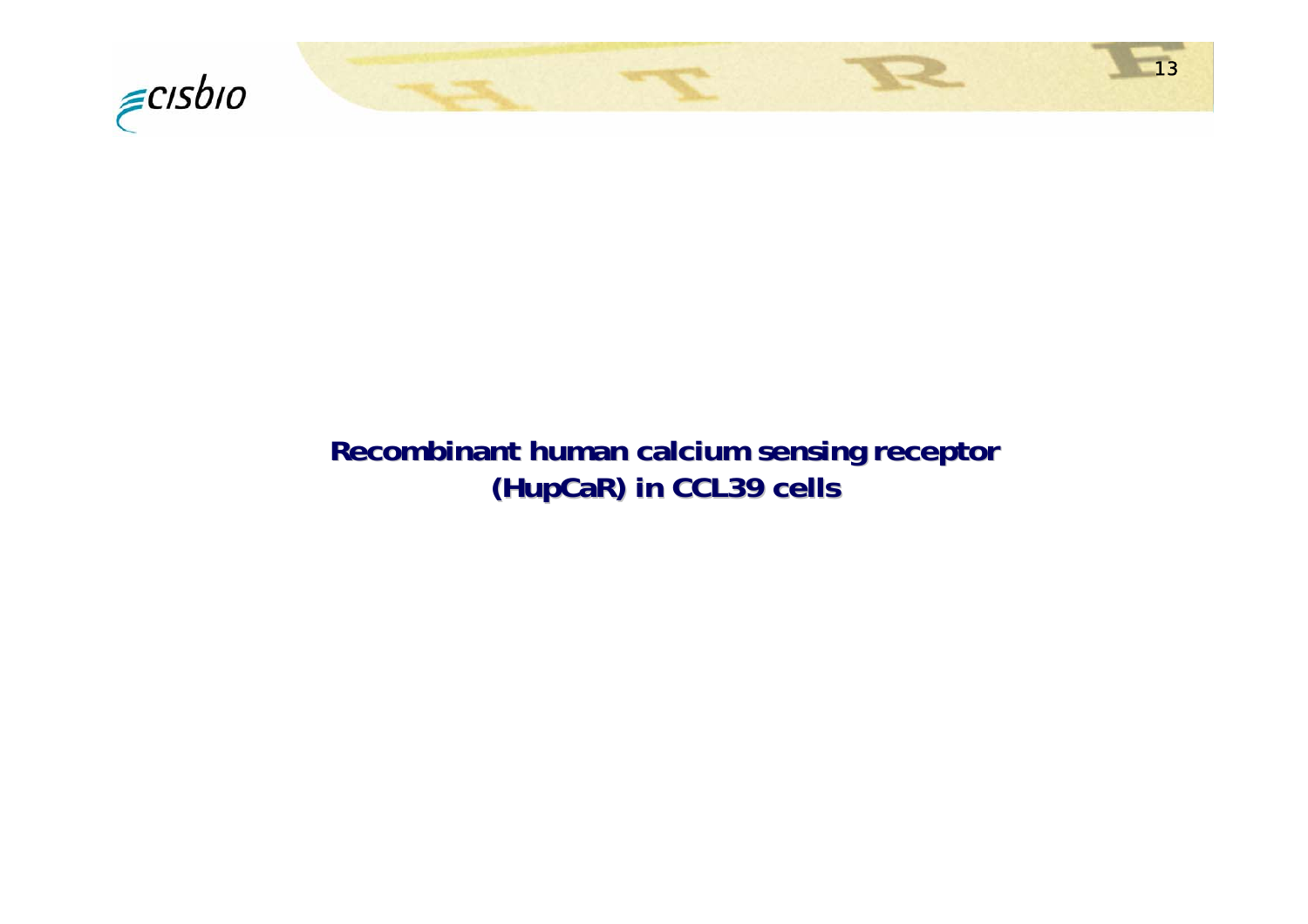

#### **The parathyroid calcium sensing receptor The parathyroid calcium sensing receptor**



and the state of the state of the A Gq coupled receptor highly expressed In the parathyroid gland

- —Uses circulating calcium as an "agonist"
- — Can be blocked by allosteric negative modulators
- —Controls PTH release
- —Role in bone formation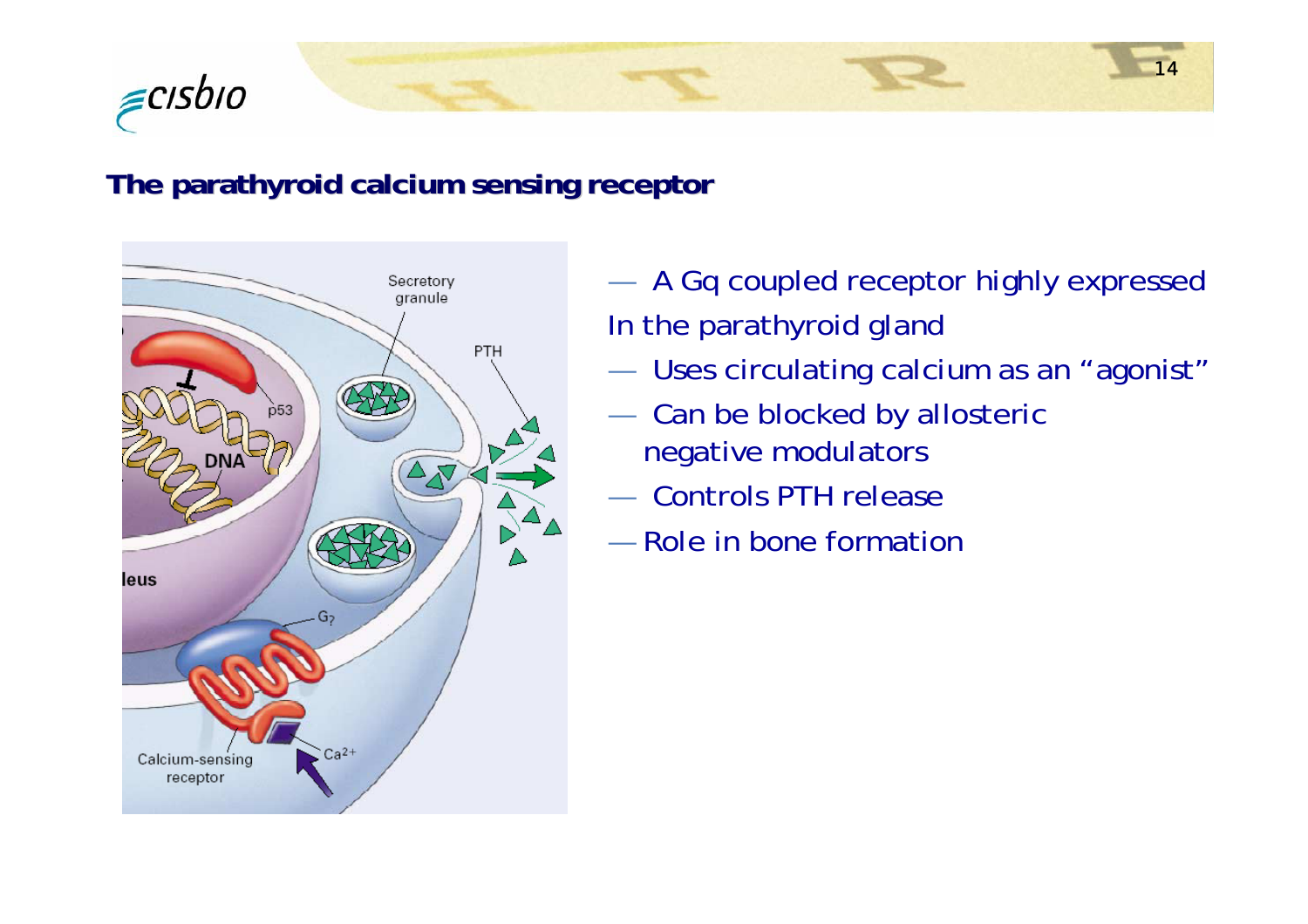

## **Effect of calcium on IP1 & Calcium mobilisation**

15



**10000 cells/well, 08.07.05**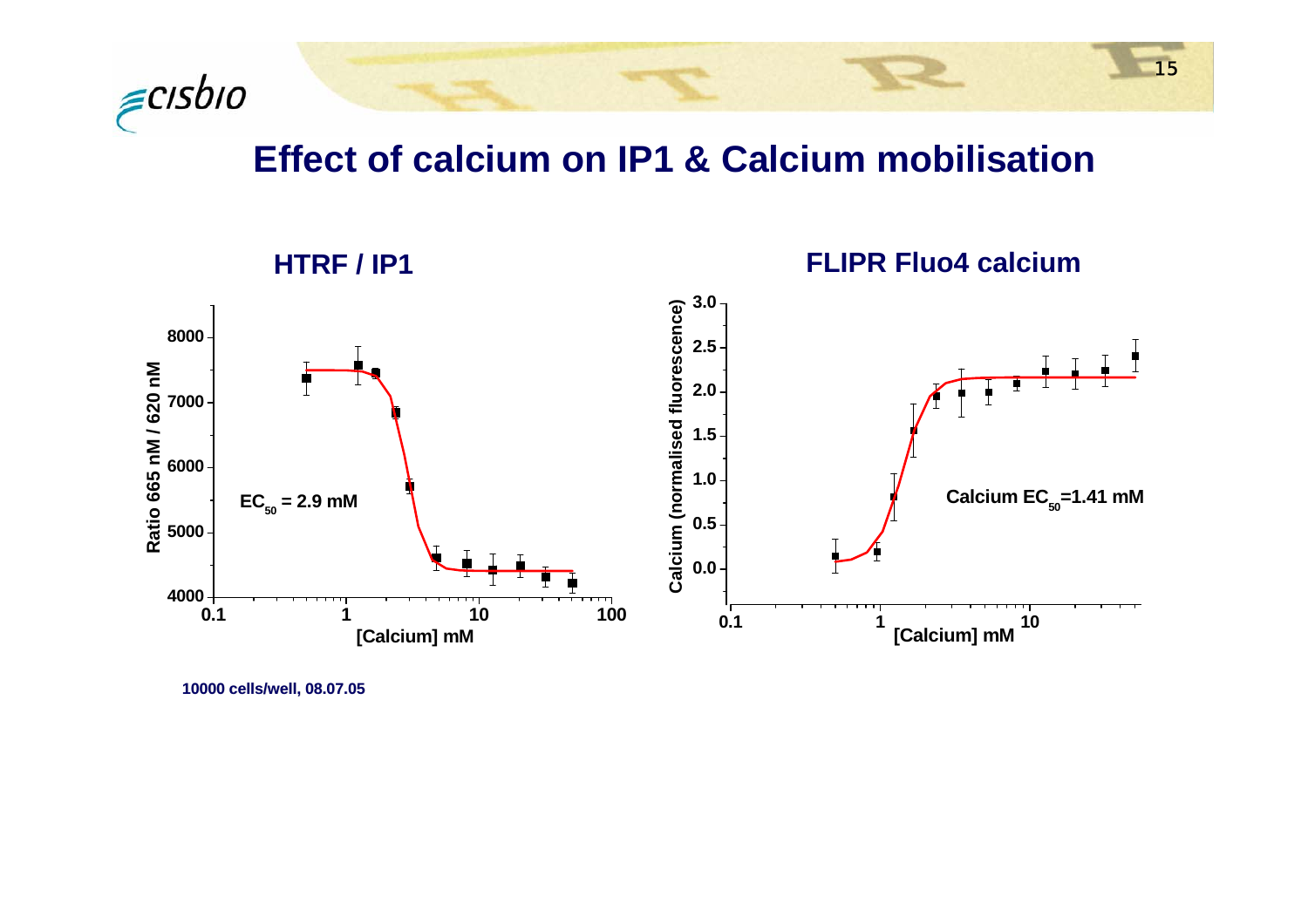∈cısbıo **HupCaR: Evaluation of HTRF IP1 assay parameters: cell density**



- —Potencies unchanged
- and the state of the state of the  $-$  Cell density can be reduced to 5000-10000 cells /well over 24 or 48 h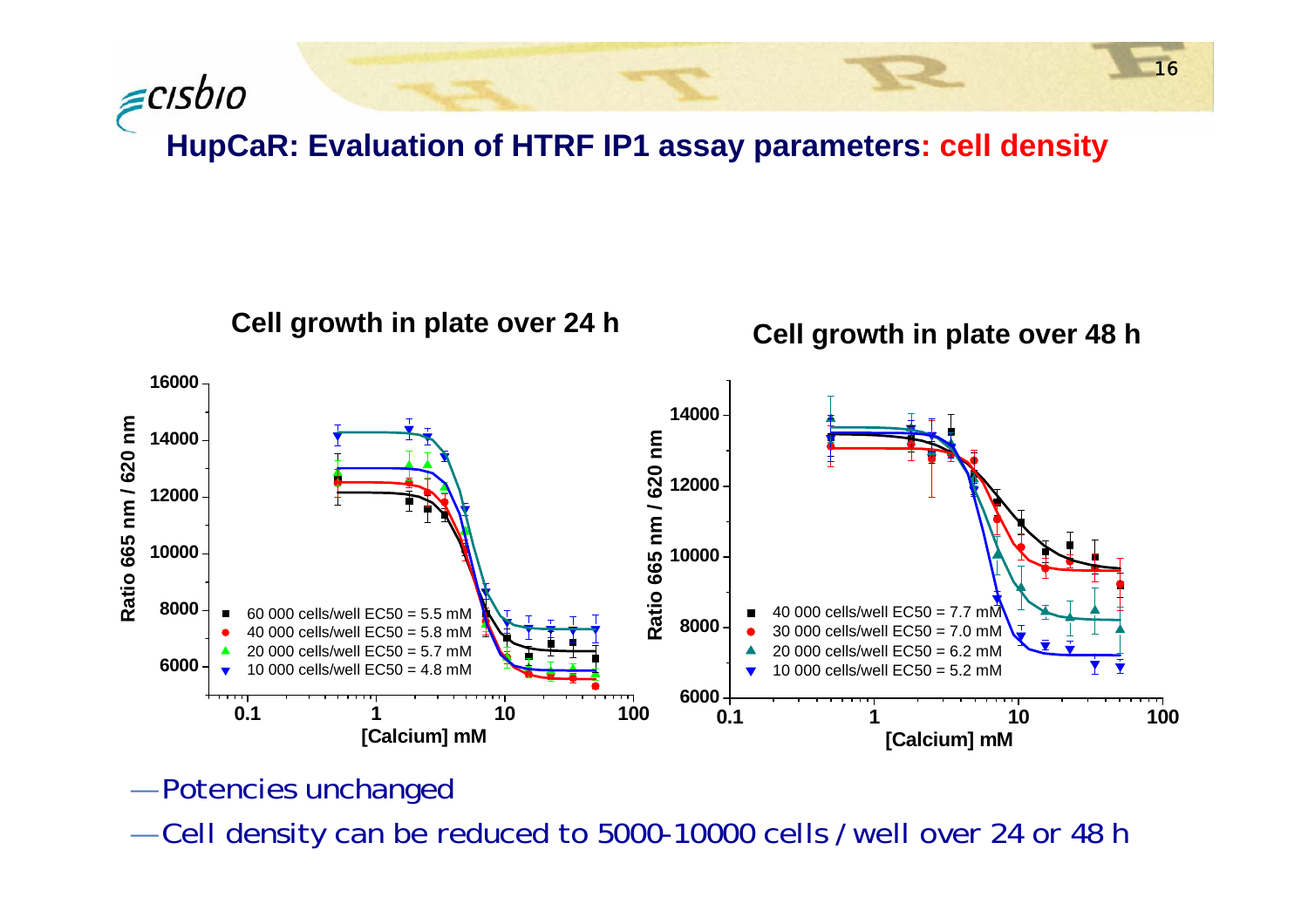

### **HTRF signal stability over time HTRF signal stability over time**



**IP1 detection over 24 h**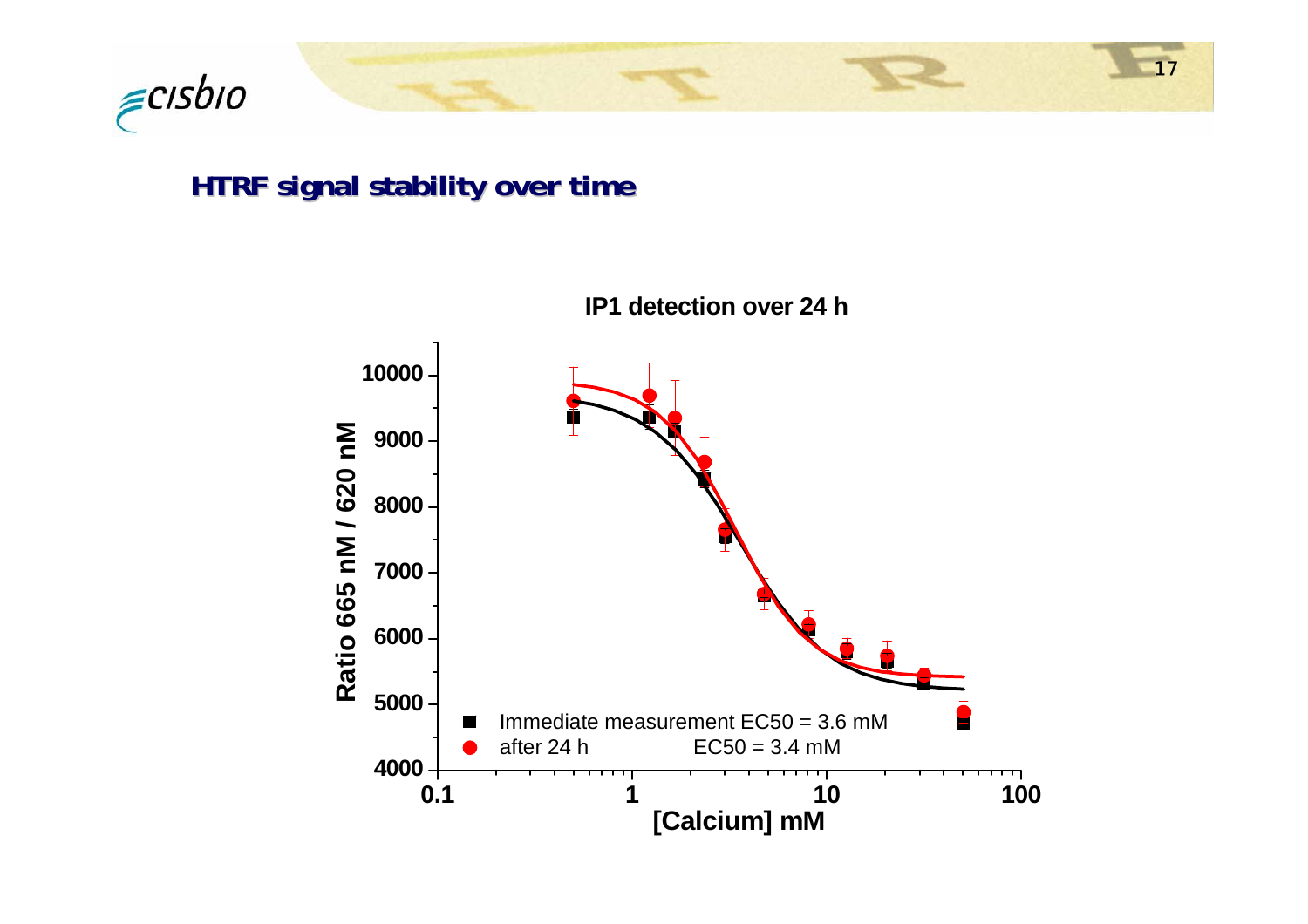

## **Antagonist effects in the HTRF & Calcium assays**



| <b>Compound ID</b> | (HTRF)<br>IP1     | Calcium (FLIPR) |  |
|--------------------|-------------------|-----------------|--|
|                    | $IC50 (µM) n = 3$ |                 |  |
|                    | $0.58 \pm 0.02$   | $0.74 \pm 0.32$ |  |
| $\overline{2}$     | $1.00 \pm 0.67$   | $0.66 \pm 0.51$ |  |
| 3                  | $1.23 \pm 0.38$   | $1.75 \pm 0.84$ |  |
| 4                  | $2.91 \pm 0.81$   | $1.98 \pm 0.54$ |  |
| 5                  | $0.61 \pm 0.21$   | $1.32 \pm 1.04$ |  |
| 6                  | $2.51 \pm 1.87$   | $1.32 \pm 1.43$ |  |
|                    | $1.88 \pm 1.13$   | $3.06 \pm 1.14$ |  |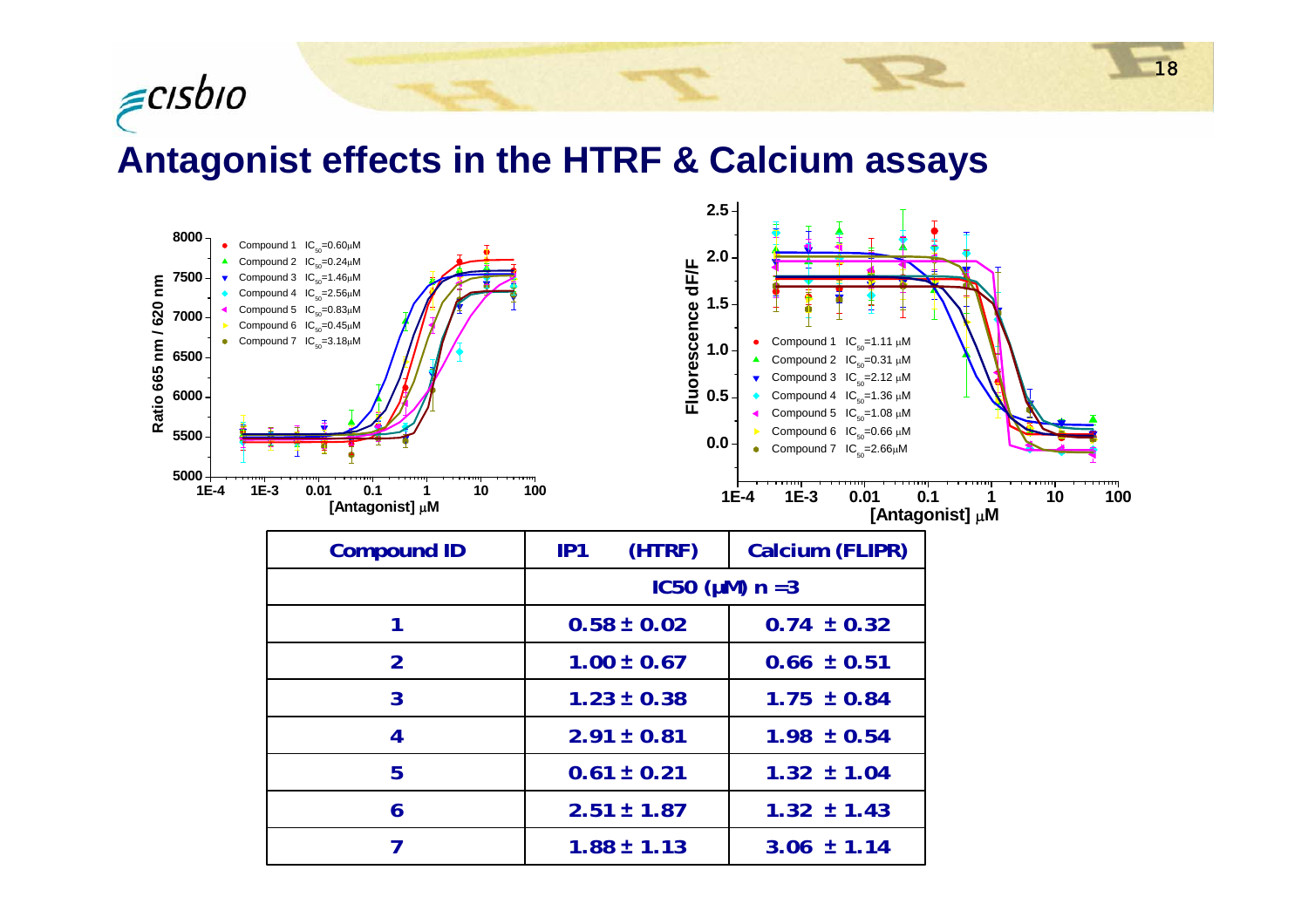

## **Antagonist effects: RKL001**



———————  $-$  Varying blocker concentration depresses maximal activity without major changes in calcium EC50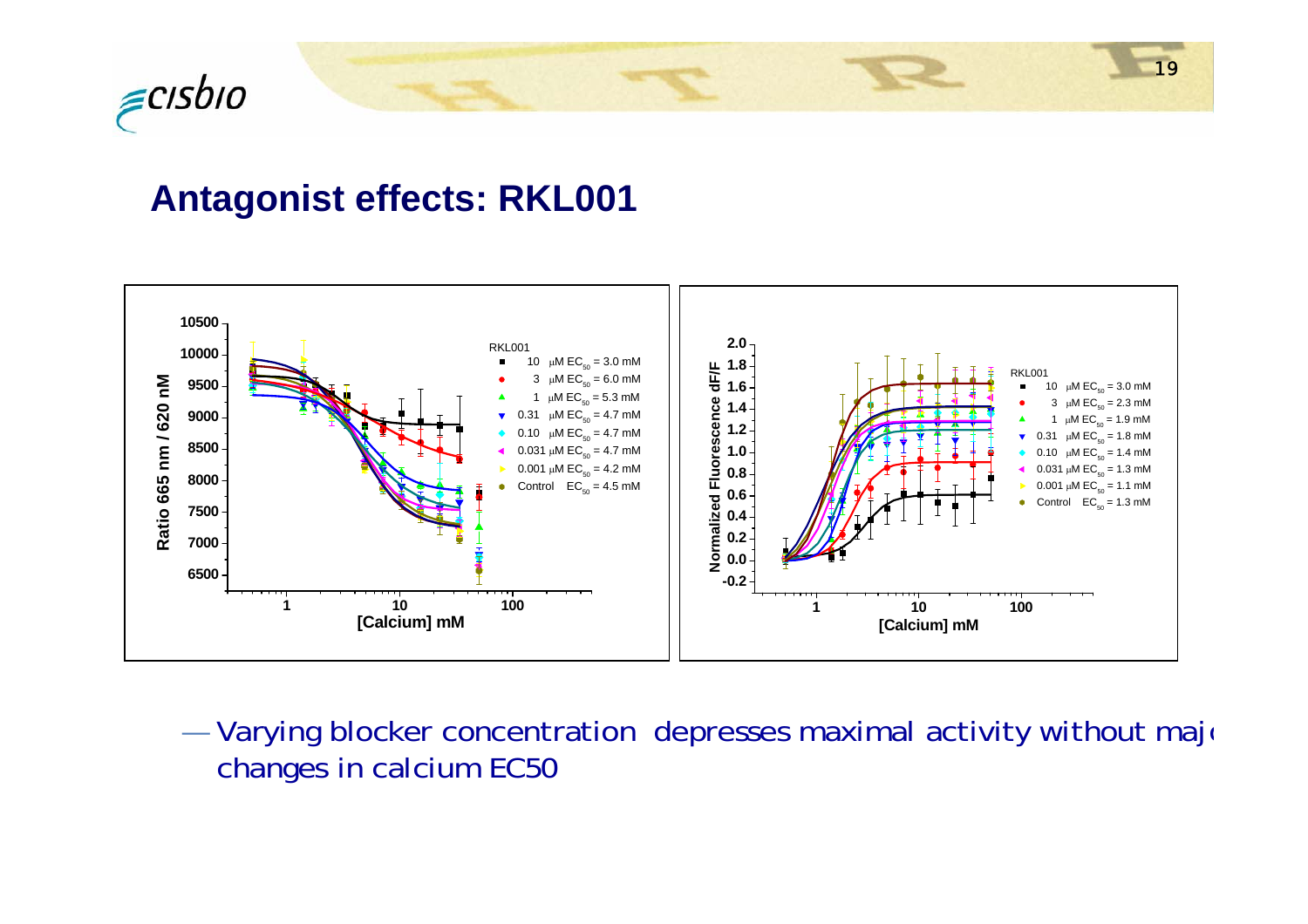

## **IP1 in HTS IP1 in HTS**

### **Study aim**

— **Use the IP one assay in a productive screening campaign**

- **Comparison to calcium mobilization screen**
- **7744 natural product tested**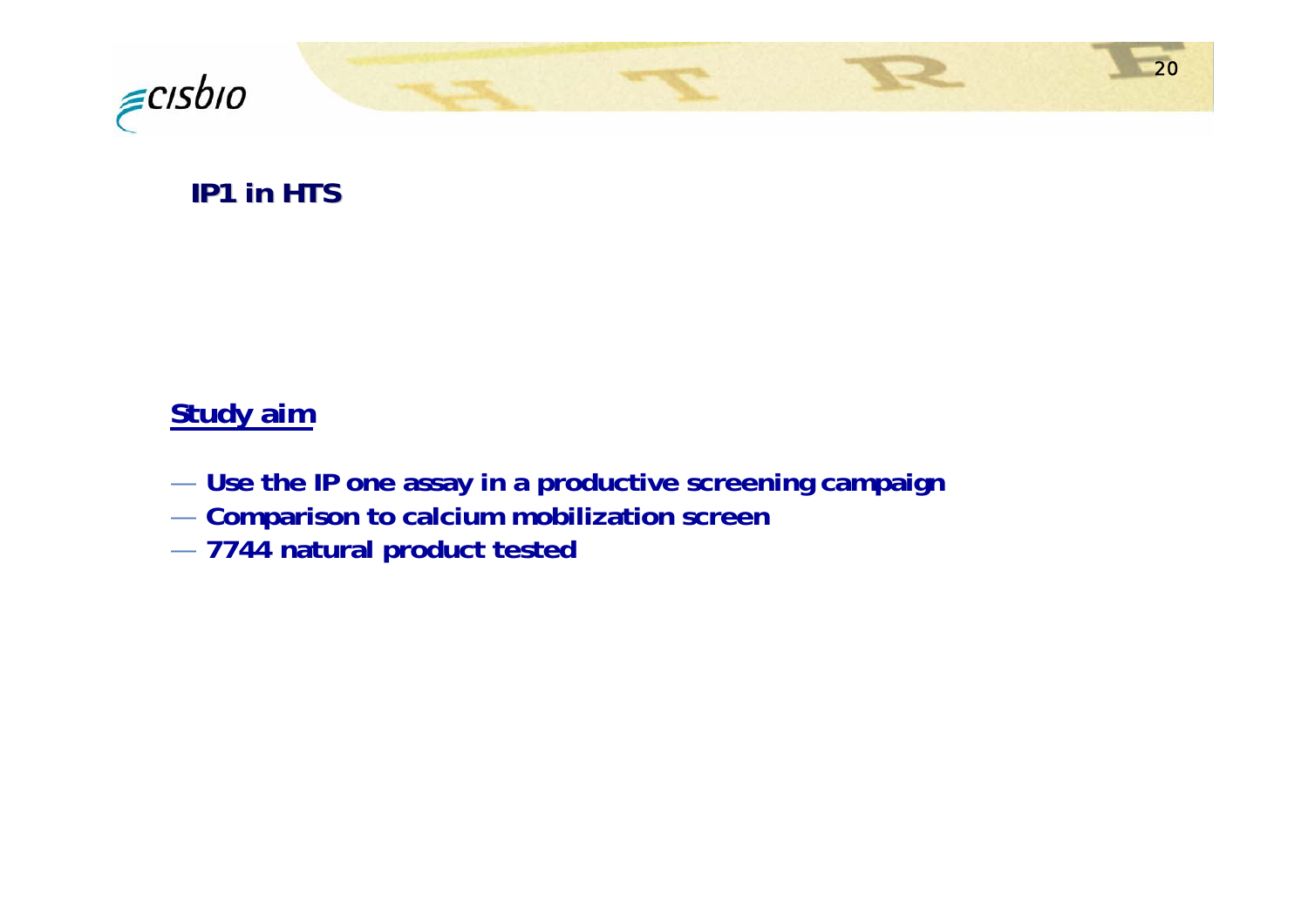

### **FLIPR assay types: Data Analysis FLIPR assay types: Data Analysis**



- **Fbasal***<u>Fluorescence before agonist injection</u>*
- $F_{\text{max}}$
- $-$  dF/F
- **= Fluorescence maximum or peak**
- $-$  dF/F  $-$  **= Normalised Fluorescence = (F** $_{\text{max}}$  **F<sub>b</sub>) / F<sub>b</sub>**
- $-$  F<sub>b sample</sub>/average F<sub>b controls</sub> = high ratio indicates autofluorescence/ toxicity of **compound**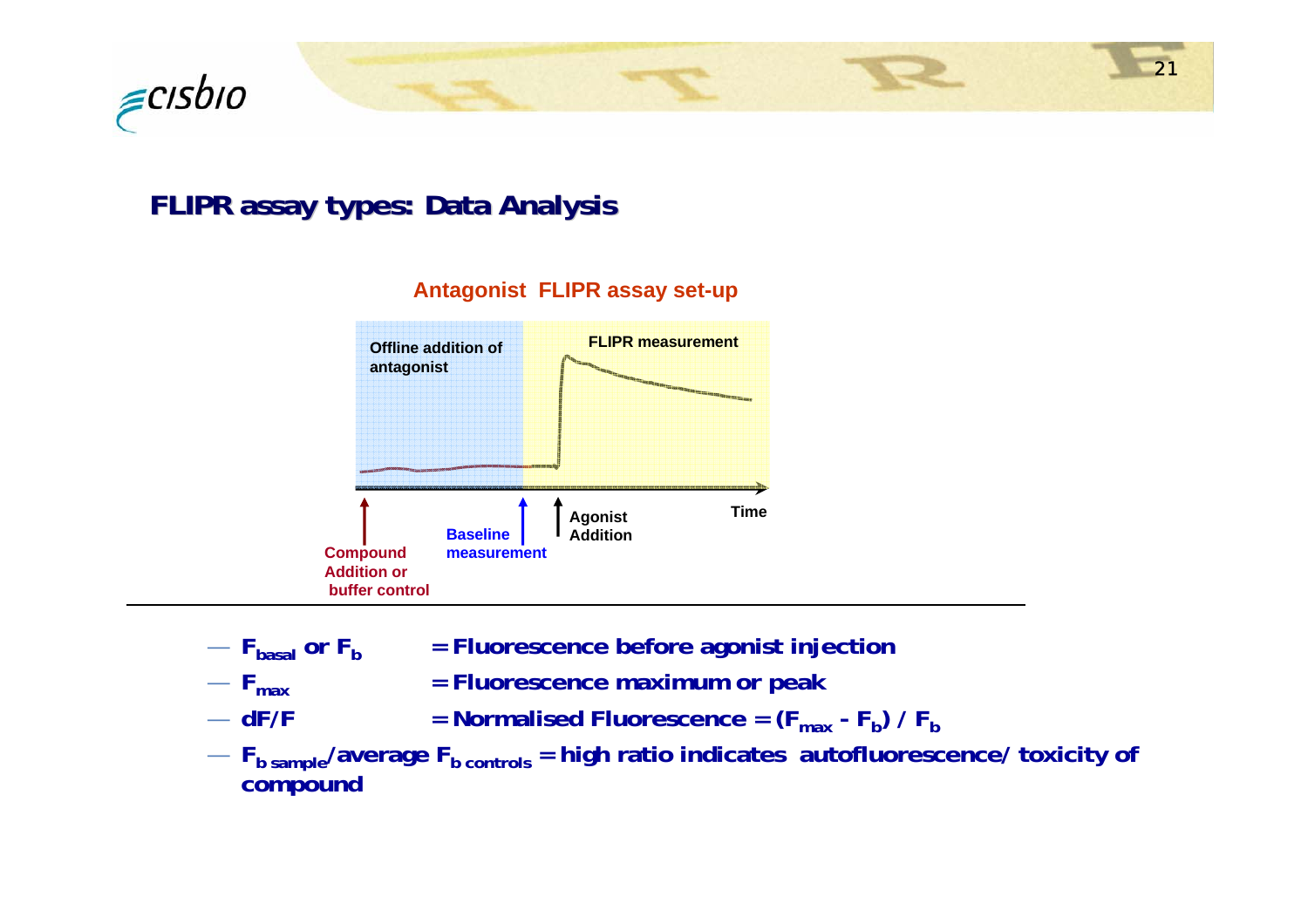

#### **FLIPR data handling for antagonist assays FLIPR data handling for antagonist assays**



**Two values of fluorescence calcium responses are exported** 

**Fb corresponding to the value prior to agonist injection, Fmax, the fluorescence at the signal peak.**

**From these the values two parameters were then calculated and exported** 

**Calculate dF/F = F m – Fb / Fb for High controls H, Low controls (L, Buffer) and Samples (S). Activity (A) expressed as a percent of the maximal stimulation induced by agonist .** 

**A (%) = (S-H) /(H-L)\* 100** 

— A quality parameter (R<sub>b</sub>) which indicates whether the compounds acted through a<br>physiologically relevant mechanism)

 $\mathsf{R}_{\mathsf{b}}$  =  $\mathsf{F}_{\mathsf{b},\mathsf{s}}$  /  $\mathsf{F}_{\mathsf{b},\mathsf{H}}$ 

—

— **This parameter is used to reject compounds showing a sustained activity (toxicity / autofluoresence)**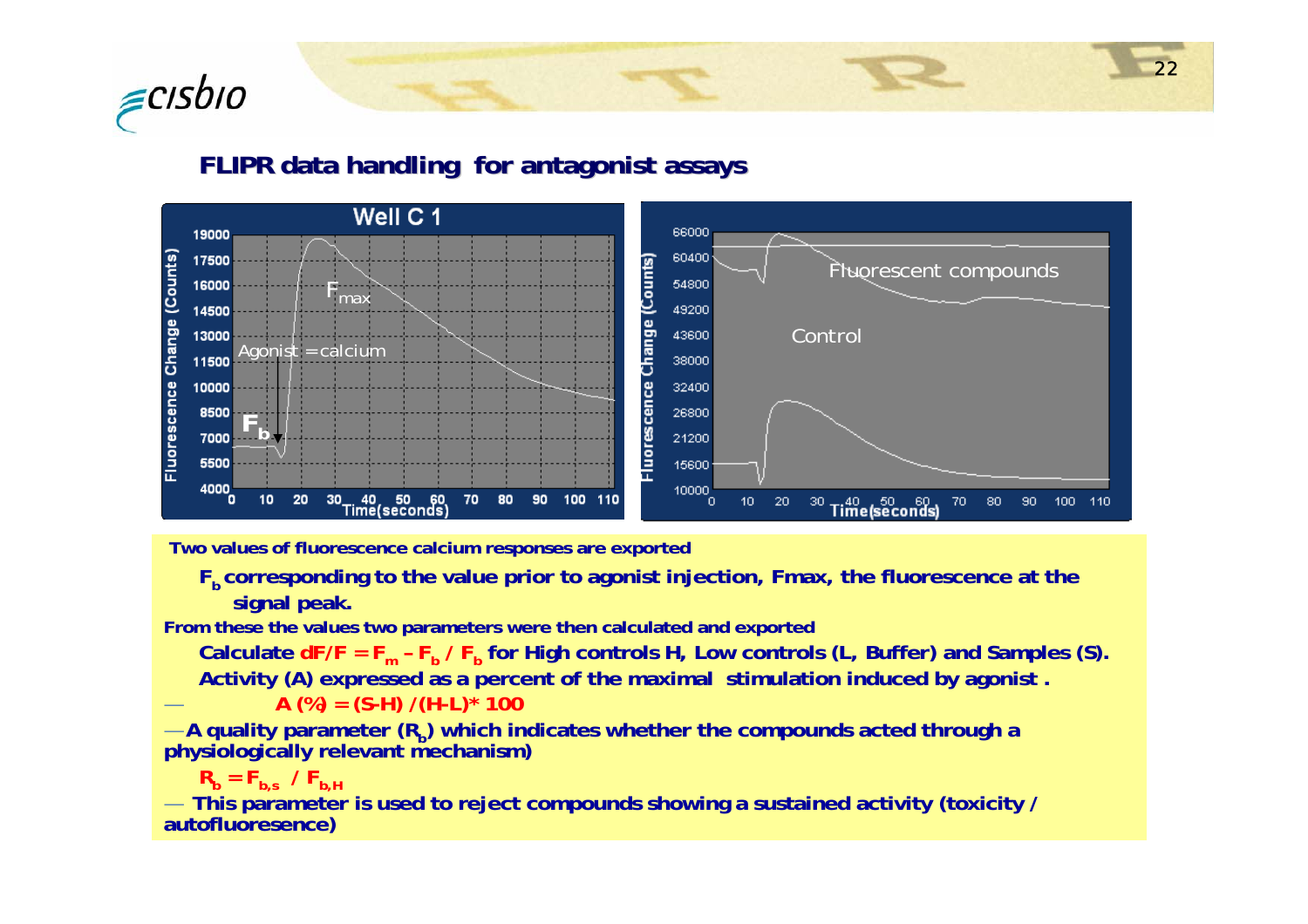Calcium receptor HupCaR miniscreen - HTRF & Calcium assay

 $\epsilon$ cisbio

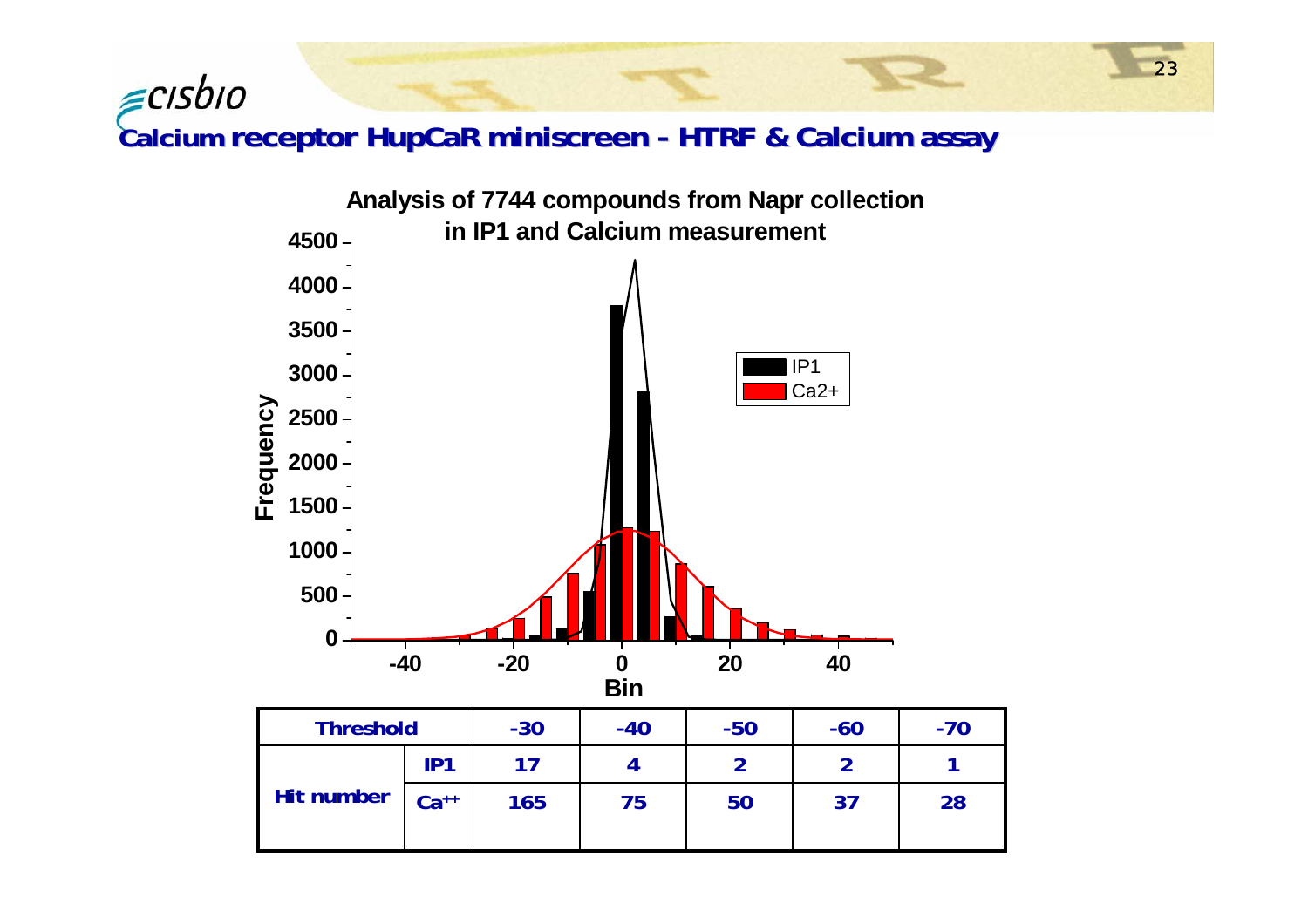

## **Miniscreen Miniscreen: Data quality : Data quality**

|                            | IP1                      | $Ca^{2+}$           |
|----------------------------|--------------------------|---------------------|
| $EC_{50,Ca}$ [mM]          | $4.94 \pm 3.39$<br>$n=9$ | $1.97 \pm 0.53$ n=7 |
| $IC_{50, Anta}$ [ $\mu$ M] | 0.48                     | 1.3                 |

|               | IP1             | $Ca2+$          |
|---------------|-----------------|-----------------|
| mean % change | $-0.45$         | $-0.57$         |
| sd            | 4.74            | 15.02           |
| $3*sd$        | 14.2            | 45.0            |
| 7'            | $0.85 \pm 0.05$ | $0.56 \pm 0.10$ |
|               | $0.86 \pm 0.05$ | $0.66 \pm 0.06$ |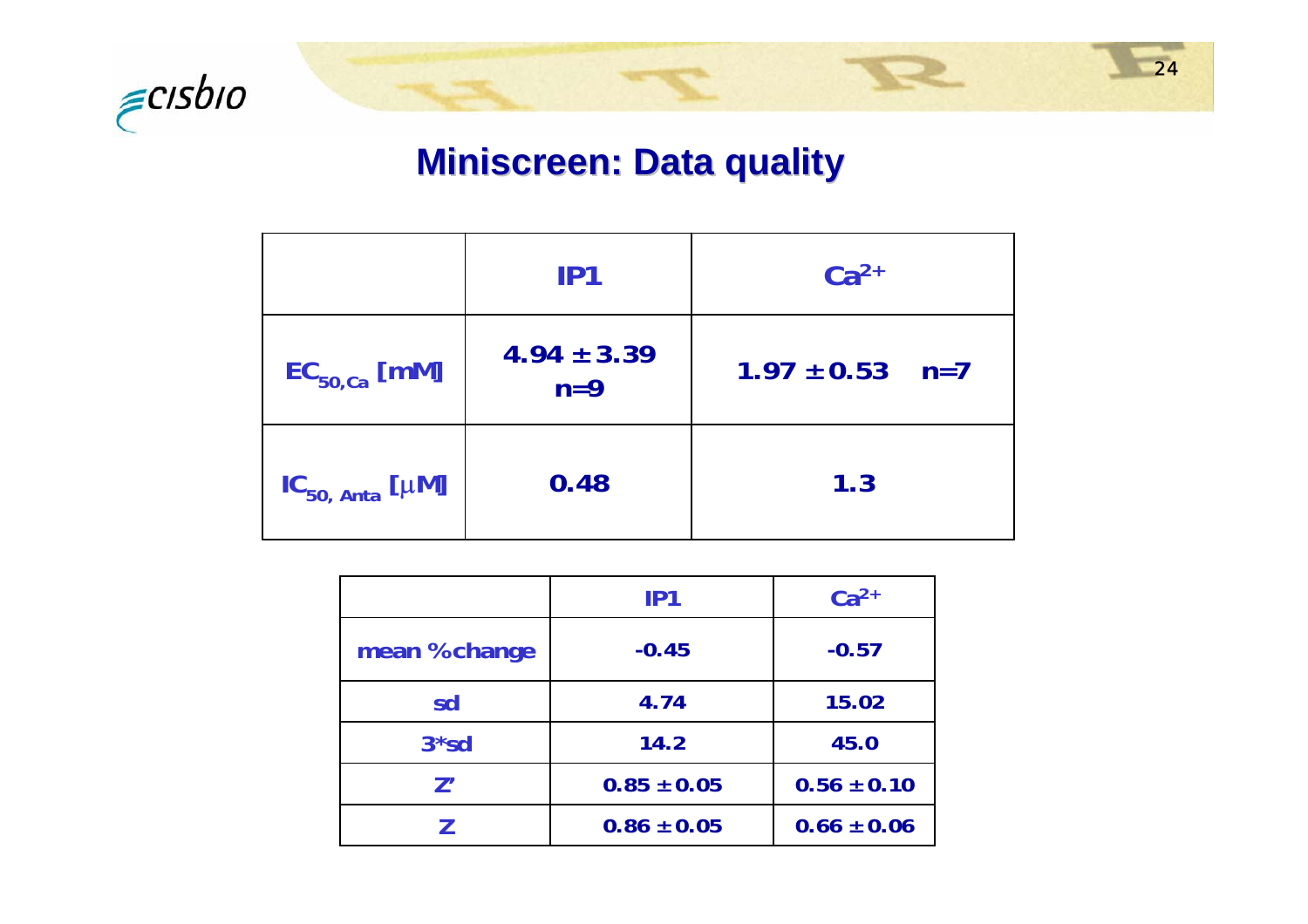

#### **IP1 and Calcium: Compound interference**

| <b>Compound</b> | IP <sub>1</sub> | <b>Calcium</b> |                 |
|-----------------|-----------------|----------------|-----------------|
|                 | % change        | % change       | <b>Ratio Rb</b> |
| 1               | 6               | -59            | 1.34            |
| $\overline{2}$  | $-4$            | $-64$          | 2.03            |
| 3               | $-3$            | $-85$          | 2.13            |
| $\overline{4}$  | $-3$            | $-102$         | 3.65            |
| 5               | $\overline{0}$  | $-102$         | 4.07            |
| 6               | $-3$            | $-100$         | 4.09            |
| $\overline{7}$  | $-3$            | $-102$         | 3.96            |
| 8               | $\theta$        | $-102$         | 4.57            |
| 9               | $-2$            | $-102$         | 4.04            |
| 10              | 1               | $-93$          | 3.8             |
| 11              | 5               | $-102$         | 4.38            |
| 12              | 3               | $-100$         | 3.02            |
| 13              | $-1$            | $-93$          | 2.33            |
| 14              | $-4$            | $-72$          | 1.45            |
| 15              | $-1$            | $-72$          | 1.58            |
| 16              | $-3$            | $-97$          | 1.77            |
| 17              | $-12$           | $-102$         | 2.59            |
| 18              | -3              | $-91$          | 2.42            |

— **Frequent hitters are compounds scoring positive in all FLIPR screening campaigns due to their toxicity, their fluorescence at 488 nM or their interaction with common pathways.**

— **These compounds are not detected in the HTRF IP one assay**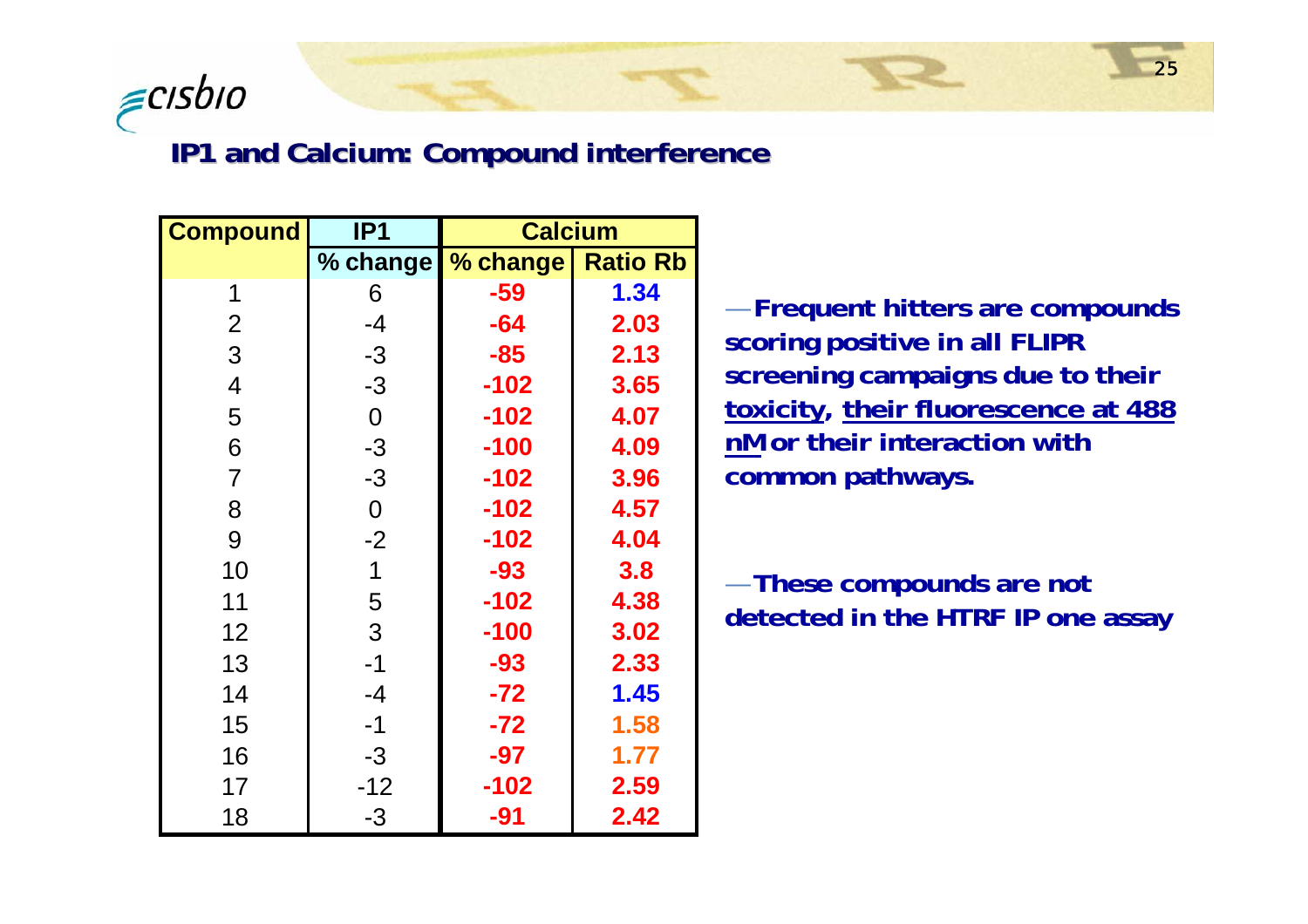

#### **IP1 and Calcium: Common hits IP1 and Calcium: Common hits**

| <b>Compound</b> | IP1      | <b>Calcium</b> |                 |
|-----------------|----------|----------------|-----------------|
|                 | % change | % change       | <b>Ratio Rb</b> |
| 1               | $-37$    | $-78$          | 0.75            |
| $\overline{2}$  | $-31$    | -93            | 0.82            |
| 3               | $-22$    | $-50$          | 0.70            |
| 4               | $-35$    | $-78$          | 0.73            |
| 5               | $-34$    | $-68$          | 0.73            |
| 6               | $-30$    | $-74$          | 0.74            |
|                 | -38      | -65            | 0.77            |

— $-$  Hits interfering with the receptor of common mechanism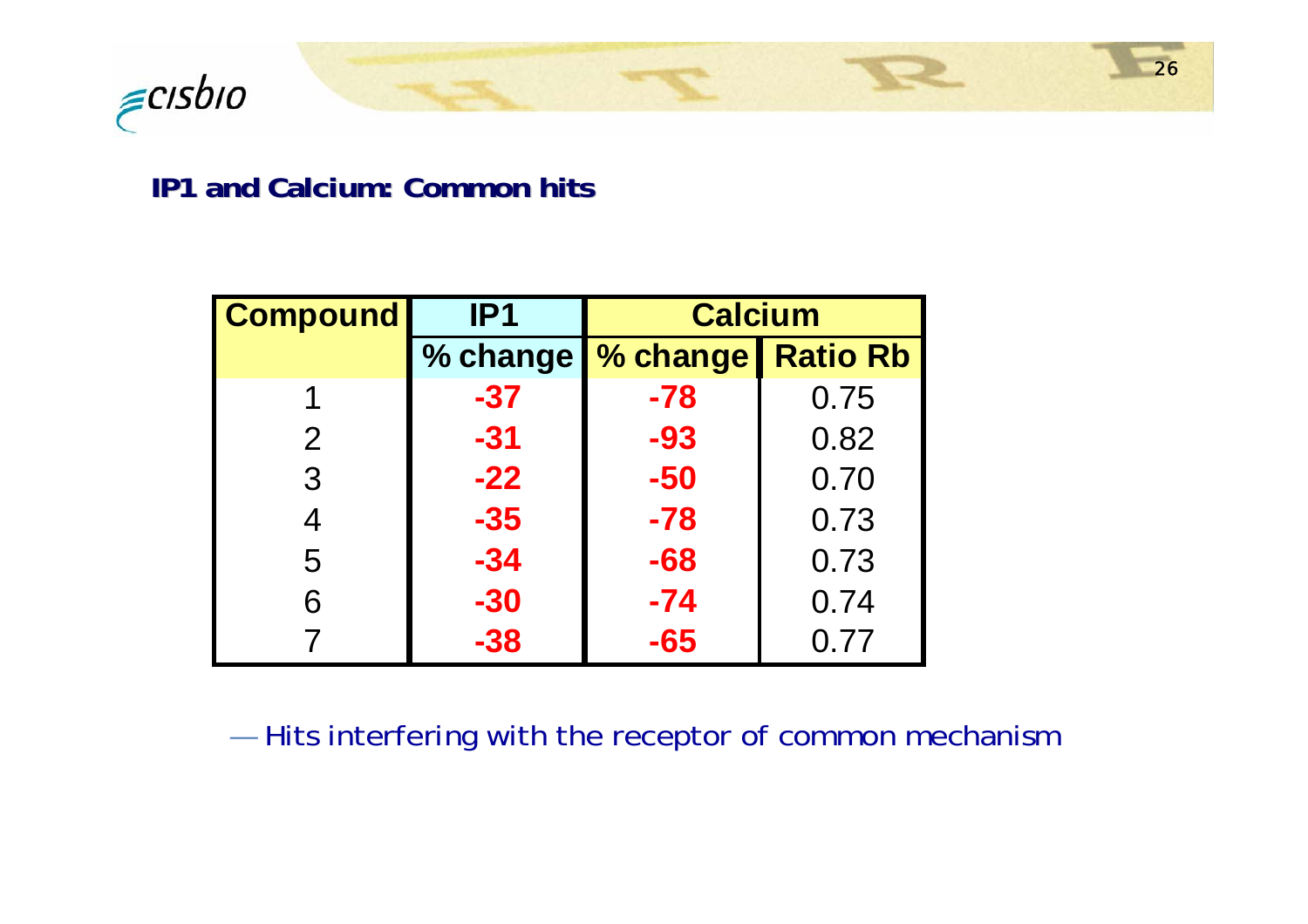

#### **IP1 and Calcium: PS hits in calcium IP1 and Calcium: PS hits in calcium**

| <b>Compound</b>         | IP <sub>1</sub>         | <b>Calcium</b> |                 |
|-------------------------|-------------------------|----------------|-----------------|
|                         | % change                | % change       | <b>Ratio Rb</b> |
| 1                       | -9                      | $-54$          | 0.91            |
| $\overline{2}$          | 1                       | $-88$          | 1.00            |
| 3                       | 13                      | $-67$          | 0.86            |
| $\overline{\mathbf{4}}$ | $\mathfrak 3$           | $-55$          | 0.71            |
| 5                       | $\overline{7}$          | $-63$          | 0.93            |
| 6                       | $\overline{c}$          | $-58$          | 1.24            |
| $\overline{7}$          | $\overline{1}$          | $-55$          | 1.02            |
| 8                       | $-1$                    | $-64$          | 0.71            |
| 9                       | $-2$                    | $-72$          | 0.70            |
| 10                      | $\mathfrak{S}$          | $-62$          | 0.63            |
| 11                      | $\overline{\mathbf{4}}$ | $-86$          | 0.66            |
| 12                      | 11                      | $-67$          | 0.70            |
| 13                      | $\mathfrak{S}$          | $-54$          | 0.78            |
| 14                      | $-2$                    | $-55$          | 0.85            |
| 15                      | $-1$                    | $-88$          | 0.81            |
| 16                      | $-3$                    | $-56$          | 0.84            |
| 17                      | $-2$                    | $-70$          | 0.62            |
| 18                      | $-1$                    | $-61$          | 1.05            |
| 19                      | $\overline{2}$          | $-71$          | 0.98            |
| 20                      | $-5$                    | $-72$          | 0.54            |
| 21                      | 13                      | $-53$          | 1.05            |
| 22                      | 12                      | $-52$          | 1.21            |
| 23                      | 6                       | $-73$          | 0.71            |

— **A number of compounds are found only in the calcium assay without modification of the calcium baseline**

**Common FLIPR hits, i.e found in several FLIPR assay ( False positives in calcium assay; Known for FLIPR assays**

**Other mechanisms ?**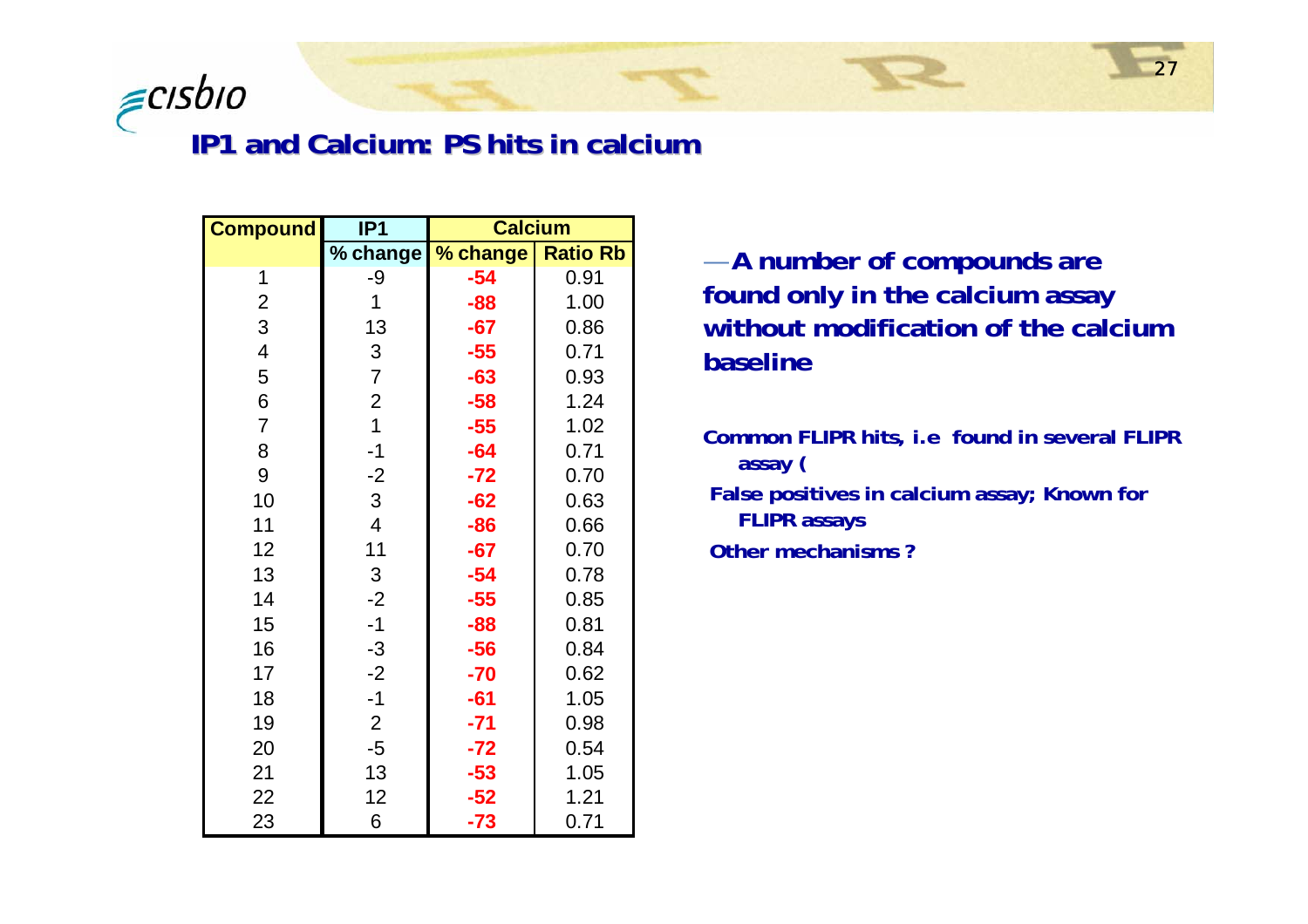

#### **Conclusion / outlook Conclusion / outlook**

- — $-$  IP1-one is a useful HTS assay using IP1 as a reporter for IP3  $\,$ 
	- Homogenous assay. Some parameters were optimised (Cell density & culture condition
	- Similar data obtained compared to calcium FLIPR with a slightly higher sensitivity for calcium (amplification mechanisms)
	- Hit rates lower
		- Can be used for secondary screening to exclude false positives and FLIPR specific hits
	- More robust. Better assay quality in productive screening set-up
- Further studies
	- More studies with controlled conditions with endogenous GPCRs.
	- More data to be produced with other recombinant system (SMW agonist GPCR assay with competitive antagonists. Potential calcium interference with IP1 assay ?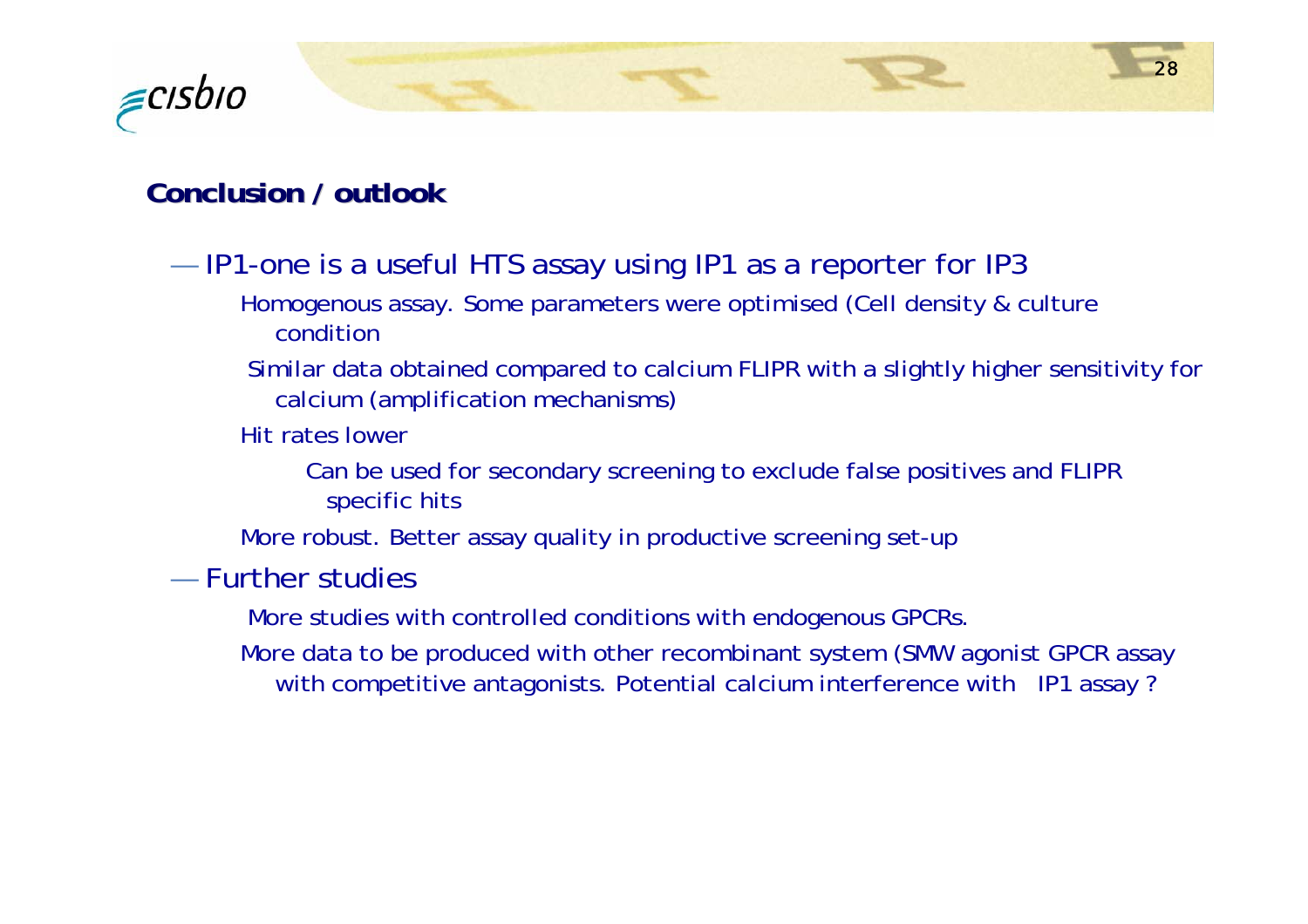

### **Acknowledgements Acknowledgements**

**Novartis** K. Seuwen

D. Gabriel

### **Cisbio France**

E. Trinquet

M. Fink

P. Seguin

J-L Tardieu